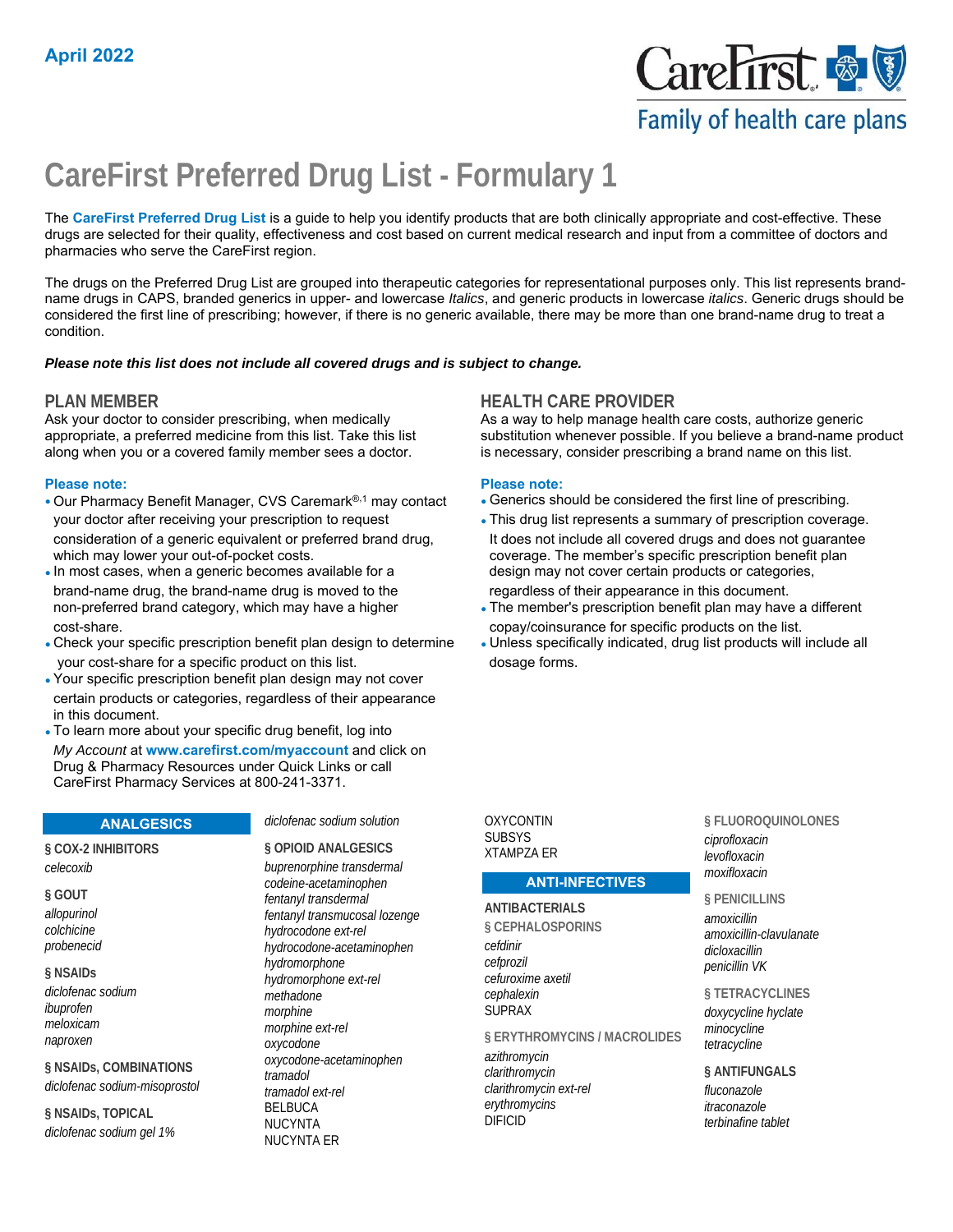**ANTIRETROVIRAL AGENTS § ANTIRETROVIRAL COMBINATIONS**  *abacavir-lamivudine efavirenz-emtricitabine-tenofovir disoproxil fumarate efavirenz-lamivudine-tenofovir disoproxil fumarate emtricitabine-tenofovir disoproxil fumarate* BIKTARVY CIMDUO DESCOVY DOVATO EVOTAZ GENVOYA **ODEFSEY** PREZCOBIX **STRIBILD** SYMTUZA **TEMIXYS** TRIUMEQ

**INTEGRASE INHIBITORS**  ISENTRESS TIVICAY

**§ NUCLEOSIDE REVERSE TRANSCRIPTASE INHIBITORS**  *abacavir lamivudine*

**§ PROTEASE INHIBITORS**  *atazanavir* NORVIR PREZISTA

#### **ANTIVIRALS**

**§ CYTOMEGALOVIRUS AGENTS**  *valganciclovir*

**§ HEPATITIS B AGENTS**  *entecavir lamivudine* **VEMLIDY** 

**§ HEPATITIS C AGENTS** 

*ribavirin* EPCLUSA (genotypes 1, 2, 3, 4, 5, 6) HARVONI (genotypes 1, 4, 5, 6) VOSEVI **<sup>2</sup>**

**§ HERPES AGENTS**  *acyclovir capsule, tablet valacyclovir*

**§ INFLUENZA AGENTS**  *oseltamivir* RELENZA

**§ MISCELLANEOUS** 

*clindamycin ivermectin linezolid metronidazole nitrofurantoin pyrimethamine sulfamethoxazole-trimethoprim vancomycin capsule*

EMVERM XIFAXAN 550 MG

# **ANTINEOPLASTIC AGENTS**

**ANTIMETABOLITES**  LONSURF

**BIOSIMILARS**  HERZUMA KANJINTI MVASI **OGIVRI** RIABNI RUXIENCE TRAZIMERA TRUXIMA ZIRABEV

**HORMONAL ANTINEOPLASTIC AGENTS § ANTIANDROGENS**  *abiraterone bicalutamide* ERLEADA NUBEQA XTANDI YONSA

**§ KINASE INHIBITORS**  *erlotinib everolimus imatinib mesylate sunitinib* AFINITOR DISPERZ ALECENSA ALUNBRIG BOSULIF BRUKINSA CABOMETYX CALQUENCE COPIKTRA IBRANCE IMBRUVICA IRESSA **KISOALI** KISQALI FEMARA CO-PACK KOSELUGO ROZLYTREK RYDAPT SPRYCEL STIVARGA TAGRISSO VITRAKVI VOTRIENT XOSPATA **MONOCLONAL ANTIBODIES** 

AVASTIN PERJETA **PHESGO** RITUXAN

**MULTIPLE MYELOMA IMMUNOMODULATORS**  POMALYST REVLIMID THALOMID

**PROTEASOME INHIBITORS**  NINLARO VELCADE

#### **§ MISCELLANEOUS**

ERIVEDGE LYNPARZA ODOMZO RUBRACA **VISTOGARD** ZEJULA

#### **CARDIOVASCULAR**

**§ ACE INHIBITORS**  *enalapril fosinopril lisinopril quinapril ramipril*

**§ ACE INHIBITOR / DIURETIC COMBINATIONS**  *fosinopril-hydrochlorothiazide lisinopril-hydrochlorothiazide quinapril-hydrochlorothiazide*

**§ ALDOSTERONE RECEPTOR ANTAGONISTS**  *spironolactone*

**§ ANGIOTENSIN II RECEPTOR ANTAGONISTS / DIURETIC COMBINATIONS** 

*candesartan / candesartanhydrochlorothiazide irbesartan / irbesartanhydrochlorothiazide losartan / losartanhydrochlorothiazide olmesartan / olmesartanhydrochlorothiazide telmisartan / telmisartanhydrochlorothiazide valsartan / valsartanhydrochlorothiazide*

**§ ANGIOTENSIN II RECEPTOR ANTAGONIST / CALCIUM CHANNEL BLOCKER COMBINATIONS** 

*amlodipine-olmesartan amlodipine-telmisartan amlodipine-valsartan*

**§ ANGIOTENSIN II RECEPTOR ANTAGONIST / CALCIUM CHANNEL BLOCKER / DIURETIC COMBINATIONS** 

*amlodipine-valsartanhydrochlorothiazide olmesartan-amlodipinehydrochlorothiazide*

#### **§ ANTIARRHYTHMICS**

*disopyramide sotalol* MULTAO

**ANTILIPEMICS ACL INHIBITORS / COMBINATIONS**  NEXLETOL NEXLIZET

**§ BILE ACID RESINS**  *cholestyramine*

*colesevelam*

**§ CHOLESTEROL ABSORPTION INHIBITORS**  *ezetimibe*

**§ FIBRATES**  *fenofibrate fenofibric acid delayed-rel*

**§ HMG-CoA REDUCTASE INHIBITORS / COMBINATIONS**  *atorvastatin ezetimibe-simvastatin fluvastatin lovastatin pravastatin rosuvastatin simvastatin*

**§ NIACINS**  *niacin ext-rel*

**§ OMEGA-3 FATTY ACIDS**  *omega-3 acid ethyl esters* VASCEPA

**PCSK9 INHIBITORS**  PRALUENT

REPATHA

**§ BETA-BLOCKERS** 

*atenolol carvedilol carvedilol phosphate ext-rel metoprolol succinate ext-rel metoprolol tartrate nadolol nebivolol pindolol propranolol propranolol ext-rel*

**§ CALCIUM CHANNEL BLOCKERS**  *amlodipine diltiazem ext-rel nifedipine ext-rel verapamil ext-rel*

**§ CALCIUM CHANNEL BLOCKER / ANTILIPEMIC COMBINATIONS**  *amlodipine-atorvastatin*

**§ DIGITALIS GLYCOSIDES**  *digoxin*

**§ DIRECT RENIN INHIBITORS / DIURETIC COMBINATIONS**  *aliskiren* TEKTURNA HCT

**§ DIURETICS**  *amiloride*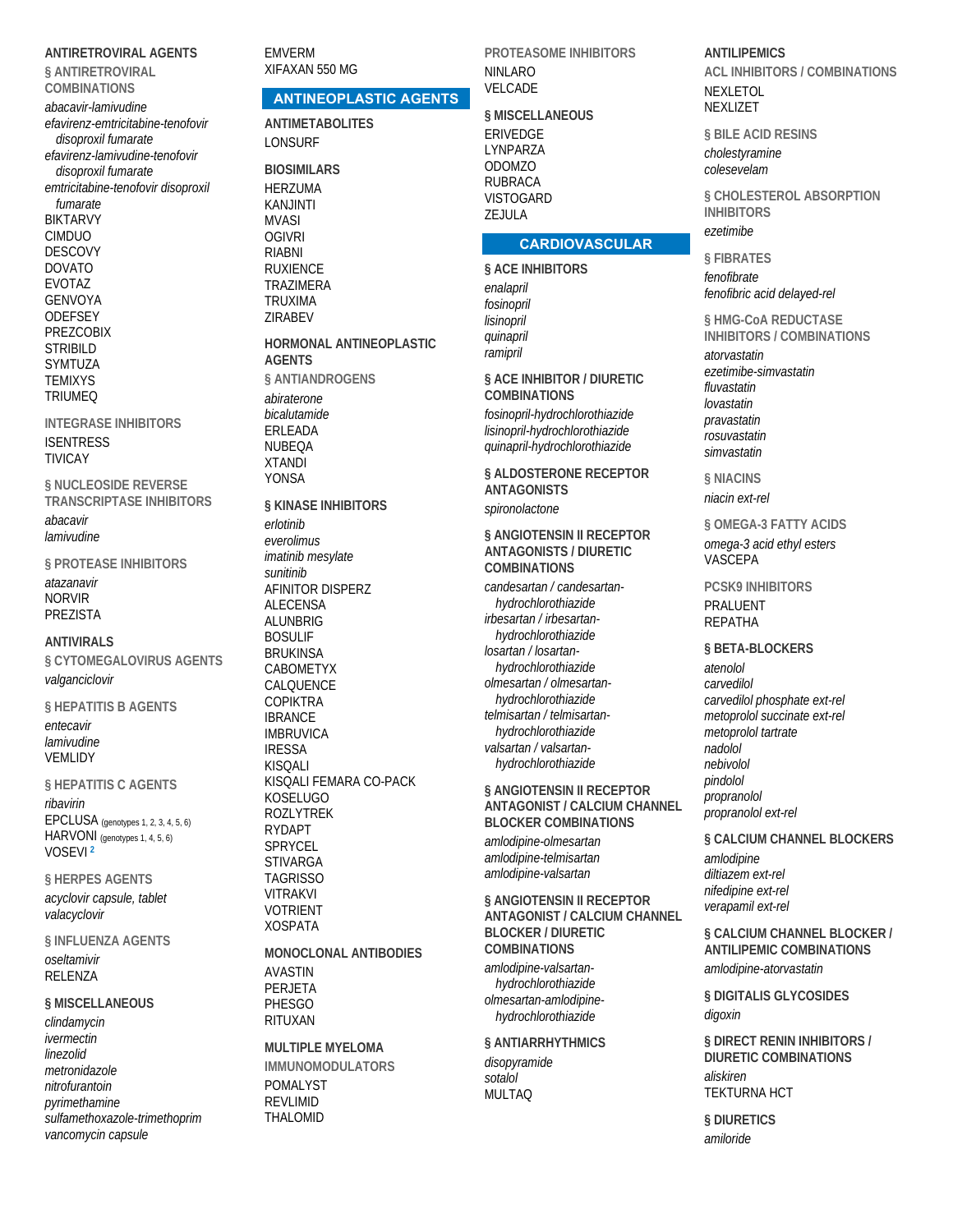furosemide hydrochlorothiazide metolazone spironolactone-hydrochlorothiazide torsemide triamterene triamterene-hydrochlorothiazide

**HEART FAILURE BIDIL** 

CORLANOR **FNTRESTO VEROUVO** 

#### **§ NITRATES**

isosorbide dinitrate isosorbide mononitrate nitroglycerin lingual spray nitroglycerin sublingual

PULMONARY ARTERIAL **HYPERTENSION** 

**§ ENDOTHEL IN RECEPTOR ANTAGONISTS** 

ambrisentan bosentan **OPSUMIT** 

**§ PHOSPHODIESTERASE INHIBITORS** sildenafil

PROSTACYCLIN RECEPTOR **AGONISTS UPTRAVI** 

§ PROSTAGLANDIN **VASODILATORS** treprostinil

**ORENITRAM** 

SOLUBLE GUANYLATE CYCLASE **STIMULATORS ADFMPAS** 

§ MISCELLANEOUS ranolazine ext-rel

#### **CENTRAL NERVOUS SYSTEM**

#### **ANTIANXIETY**

§ BENZODIAZEPINES alprazolam clonazepam diazepam lorazepam oxazepam

#### § ANTICONVULSANTS

carbamazepine carbamazepine ext-rel clobazam diazepam rectal gel divalproex sodium divalproex sodium ext-rel ethosuximide gabapentin lamotrigine lamotrigine ext-rel levetiracetam

levetiracetam ext-rel oxcarbazepine phenobarbital phenytoin phenytoin sodium extended *primidone rufinamide* tiagabine topiramate valproic acid vigabatrin zonisamide **FYCOMPA OXTELLAR XR TROKENDI XR VIMPAT** 

#### **§ ANTIDEMENTIA**

donepezil galantamine c<br>galantamine ext-rel memantine rivastigmine rivastigmine transdermal NAMZARIC

#### ANTIDEPRESSANTS

§ SELECTIVE SEROTONIN **REUPTAKE INHIBITORS (SSRIS)** citalopram

escitalopram fluoxetine paroxetine HCI paroxetine HCI ext-rel sertraline **TRINTFI I IX VIIBRYD** 

§ SEROTONIN NOREPINEPHRINE **REUPTAKE INHIBITORS (SNRIS)** desvenlafaxine ext-rel duloxetine venlafaxine venlafaxine ext-rel capsule **FETZIMA** 

#### § MISCELLANEOUS AGENTS

bupropion bupropion ext-rel mirtazapine trazodone

## § ANTIPARKINSONIAN AGENTS

amantadine carbidopa-levodopa carbidopa-levodopa ext-rel carbidopa-levodopa-entacapone entacapone pramipexole pramipexole ext-rel rasagiline ropinirole ropinirole ext-rel selegiline **INBRIJA NEUPRO** 

# **ANTIPSYCHOTICS**

§ ATYPICALS aripiprazole clozapine olanzapine quetiapine quetiapine ext-rel risperidone ziprasidone ABILIFY MAINTENA **ARISTADA LATUDA VRAYLAR** 

#### § ATTENTION DEFICIT **HYPERACTIVITY DISORDER**

amphetamine-dextroamphetamine mixed salts amphetamine-dextroamphetamine mixed salts ext-rel atomoxetine dexmethylphenidate ext-rel quanfacine ext-rel methylphenidate methylphenidate ext-rel **MYDAYIS** OFI BRFF **VYVANSE** 

#### § FIBROMYALGIA pregabalin

SAVELLA

#### **HYPNOTICS** § NONBENZODIAZEPINES

eszopiclone ramelteon zolpidem zolpidem ext-rel zolpidem sublingual **BELSOMRA** 

§ TRICYCLICS doxepin

# **MIGRAINE**

**ACUTE MIGRAINE AGENTS** 

§ Ergotamine Derivatives ergotamine-caffeine

## § Triptans

eletriptan naratriptan rizatriptan sumatriptan zolmitriptan **ONZETRA XSAIL ZEMBRACE SYMTOUCH ZOMIG NASAL SPRAY** 

#### **Miscellaneous** NURTEC ODT **URRELVY**

PREVENTIVE MIGRAINE AGENTS

#### **Monoclonal Antibodies AIMOVIG AJOVY**

#### **EMGALITY**

§ MOVEMENT DISORDERS tetrabenazine **AUSTEDO** INGREZZA

§ MULTIPLE SCLEROSIS AGENTS

dimethyl fumarate delayed-rel glatiramer **AUBAGIO AVONEX BETASERON** COPAXONE **GILENYA KFSIMPTA** MAY7FNT **OCREVUS REBIF VUMERITY ZEPOSIA** 

§ MUSCULOSKELETAL THERAPY **AGENTS** cyclobenzaprine

#### § NARCOLEPSY

armodafinil modafinil **SUNOSI WAKIX XYWAV** 

§ POSTHERPETIC NEURAL GIA (PHN) pregabalin ext-rel **GRALISE** 

# PSYCHOTHERAPEUTIC -**MISCELLANEOUS**

§ OPIOID ANTAGONISTS naloxone injection

NARCAN NASAL SPRAY

§ PARTIAL OPIOID AGONIST / **OPIOID ANTAGONIST COMBINATIONS** 

buprenorphine-naloxone sublingual **BUNAVAIL** ZUBSOLV

### PSEUDOBULBAR AFFECT AGENTS NUEDEXTA

§ VASOMOTOR SYMPTOM AGENTS paroxetine mesylate

#### **ENDOCRINE AND METABOLIC**

**ACROMEGALY** SOMAVERT

§ ANDROGENS

testosterone gel testosterone solution ANDRODERM **NATESTO**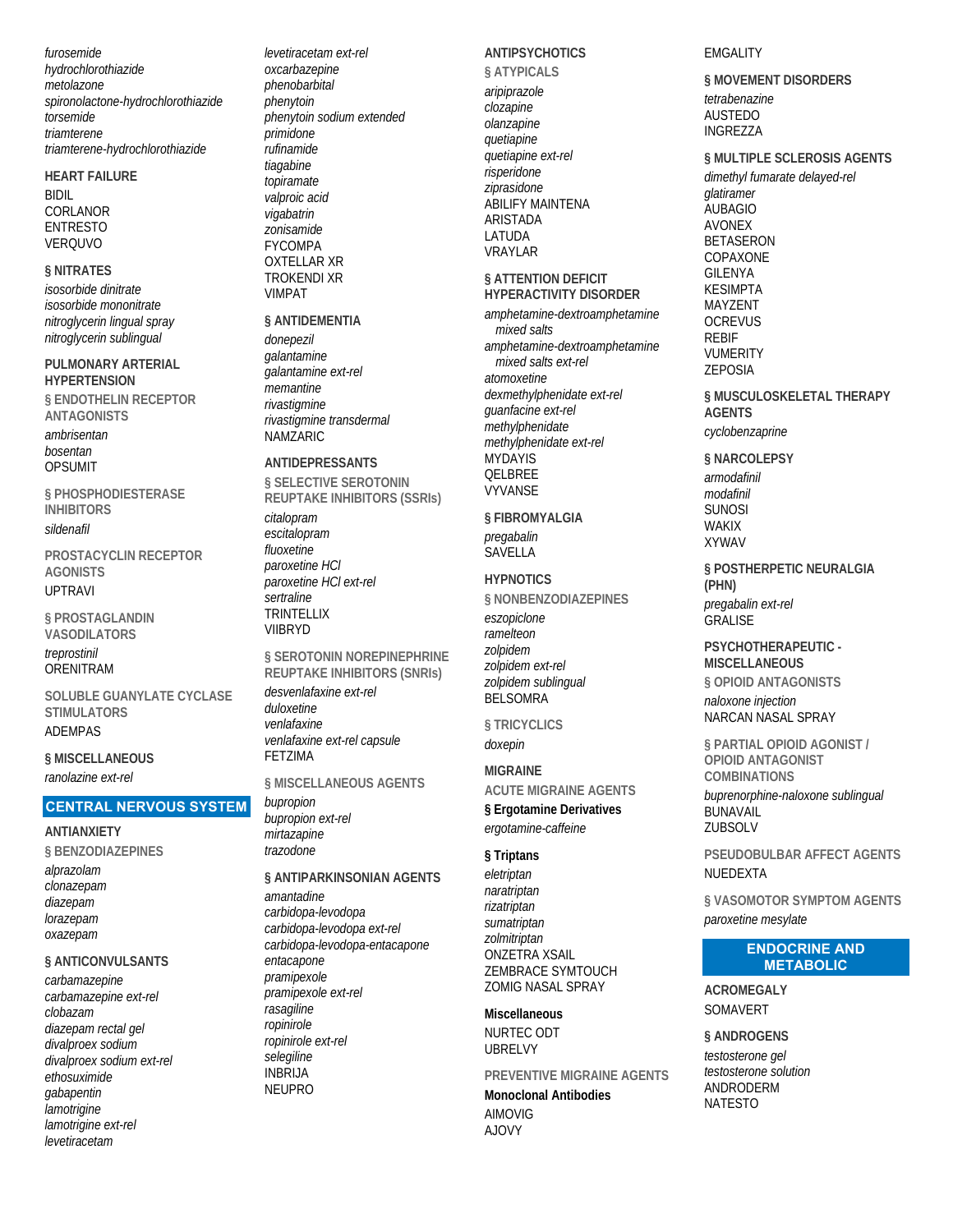# **ANTIDIABETICS AMYLIN ANALOGS**

SYMLINPEN

**§ BIGUANIDES**  *metformin metformin ext-rel* **<sup>3</sup>**

**§ BIGUANIDE / SULFONYLUREA COMBINATIONS** 

*glipizide-metformin*

**DIPEPTIDYL PEPTIDASE-4 (DPP-4) INHIBITORS**  JANUVIA TRADJENTA

**DIPEPTIDYL PEPTIDASE-4 (DPP-4) INHIBITOR / BIGUANIDE COMBINATIONS** 

JANUMET JANUMET XR **JENTADUETO** JENTADUETO XR

**INCRETIN MIMETIC AGENTS**  OZEMPIC **RYBELSUS TRULICITY** VICTOZA

**INCRETIN MIMETIC AGENT / INSULIN COMBINATIONS SOLIQUA** XULTOPHY

**INSULINS**  BASAGLAR FIASP HUMALOG HUMALOG MIX HUMULIN 70/30 HUMULIN N HUMULIN R HUMULIN R U-500 INSULIN ASPART INSULIN ASPART 70/30 INSULIN LISPRO LANTUS LEVEMIR LYUMJEV NOVOLIN 70/30 NOVOLIN N NOVOLIN R NOVOLOG NOVOLOG MIX 70/30 TOUJEO **TRESIBA** 

**§ INSULIN SENSITIZERS** 

#### *pioglitazone*

**§ INSULIN SENSITIZER / BIGUANIDE COMBINATIONS** 

*pioglitazone-metformin*

**§ INSULIN SENSITIZER / SULFONYLUREA COMBINATIONS**  *pioglitazone-glimepiride*

**§ MEGLITINIDES**  *nateglinide repaglinide*

**SODIUM-GLUCOSE CO-TRANSPORTER 2 (SGLT2) INHIBITORS**  FARXIGA INVOKANA JARDIANCE

**SODIUM-GLUCOSE CO-TRANSPORTER 2 (SGLT2) INHIBITOR / BIGUANIDE COMBINATIONS**  INVOKAMET INVOKAMET XR SYNJARDY SYNJARDY XR XIGDUO XR

**SODIUM-GLUCOSE CO-TRANSPORTER 2 (SGLT2) INHIBITOR / DIPEPTIDYL PEPTIDASE-4 (DPP-4) INHIBITOR COMBINATIONS**  GLYXAMBI

**OTERN SODIUM-GLUCOSE CO-TRANSPORTER 2 (SGLT2) INHIBITOR / DIPEPTIDYL PEPTIDASE-4 (DPP-4) INHIBITOR / BIGUANIDE COMBINATIONS** 

#### TRIJARDY XR

**§ SULFONYLUREAS**  *glimepiride glipizide glipizide ext-rel*

**SUPPLIES**  ACCU-CHEK AVIVA PLUS STRIPS **<sup>4</sup>** ACCU-CHEK COMPACT PLUS STRIPS **<sup>4</sup>** ACCU-CHEK GUIDE STRIPS **<sup>4</sup>** ACCU-CHEK SMARTVIEW STRIPS **<sup>4</sup>** BD ULTRAFINE INSULIN SYRINGES AND NEEDLES DEXCOM CONTINUOUS GLUCOSE MONITORING SYSTEM FREESTYLE LIBRE CONTINUOUS GLUCOSE MONITORING SYSTEM OMNIPOD DASH INSULIN INFUSION PUMP ONETOUCH ULTRA STRIPS **<sup>4</sup>** ONETOUCH VERIO STRIPS **<sup>4</sup>**

**ANTIOBESITY INJECTABLE**  SAXENDA **WEGOVY** 

**ORAL OSYMIA**  **§ CALCIUM RECEPTOR ANTAGONISTS**  *cinacalcet*

#### **CALCIUM REGULATORS**

**§ BISPHOSPHONATES**  *alendronate ibandronate risedronate*

**§ CALCITONINS**  *calcitonin-salmon*

**PARATHYROID HORMONES**  FORTEO TYMLOS

**§ CARNITINE DEFICIENCY AGENTS**  *levocarnitine*

**CENTRAL PRECOCIOUS PUBERTY**  FENSOLVI LUPRON DEPOT-PED SUPPRELIN LA TRIPTODUR

# **CONTRACEPTIVES**

**§ MONOPHASIC**  *ethinyl estradiol-drospirenone ethinyl estradiol-drospirenonelevomefolate ethinyl estradiol-norethindrone acetate ethinyl estradiol-norethindrone acetate-iron*

**§ BIPHASIC** 

# LO LOESTRIN FE

**§ TRIPHASIC**  *ethinyl estradiol-norgestimate*

**FOUR PHASE**  NATAZIA

**§ EXTENDED CYCLE**  *ethinyl estradiol-levonorgestrel*

**§ TRANSDERMAL**  *ethinyl estradiol-norelgestromin*

**§ VAGINAL**  *ethinyl estradiol-etonogestrel* ANNOVERA

**DIABETIC KIDNEY DISEASE**  KERENDIA

**ENDOMETRIOSIS ORILISSA** 

**FERTILITY REGULATORS GNRH / LHRH ANTAGONISTS CETROTIDE** 

**OVULATION STIMULANTS, GONADOTROPINS**  GONAL-F OVIDREL

**GAUCHER DISEASE**  CERDELGA

#### **§ GLUCOCORTICOIDS**

*dexamethasone fludrocortisone hydrocortisone methylprednisolone prednisolone solution prednisone*

**GLUCOSE ELEVATING AGENTS BAOSIMI** GLUCAGEN HYPOKIT GLUCAGON EMERGENCY KIT **GVOKF** 

**HUMAN GROWTH HORMONES HUMATROPE** 

**MENOPAUSAL SYMPTOM AGENTS § ORAL**  *estradiol*

*estradiol-norethindrone* DUAVEE PREMARIN PREMPHASE PREMPRO

**§ TRANSDERMAL**  *estradiol* CLIMARA PRO COMBIPATCH DIVIGEL EVAMIST

**§ VAGINAL**  *estradiol* ESTRING PREMARIN CREAM

**§ PHENYLKETONURIA TREATMENT AGENTS** 

*sapropterin*

**§ PHOSPHATE BINDER AGENTS**  *calcium acetate lanthanum carbonate sevelamer carbonate*

PHOSLYRA VELPHORO

**POLYNEUROPATHY**  TEGSEDI

**POTASSIUM-REMOVING AGENTS**  LOKELMA VELTASSA

**PROGESTINS § ORAL** 

*medroxyprogesterone megestrol acetate progesterone, micronized*

**VAGINAL**  CRINONE ENDOMETRIN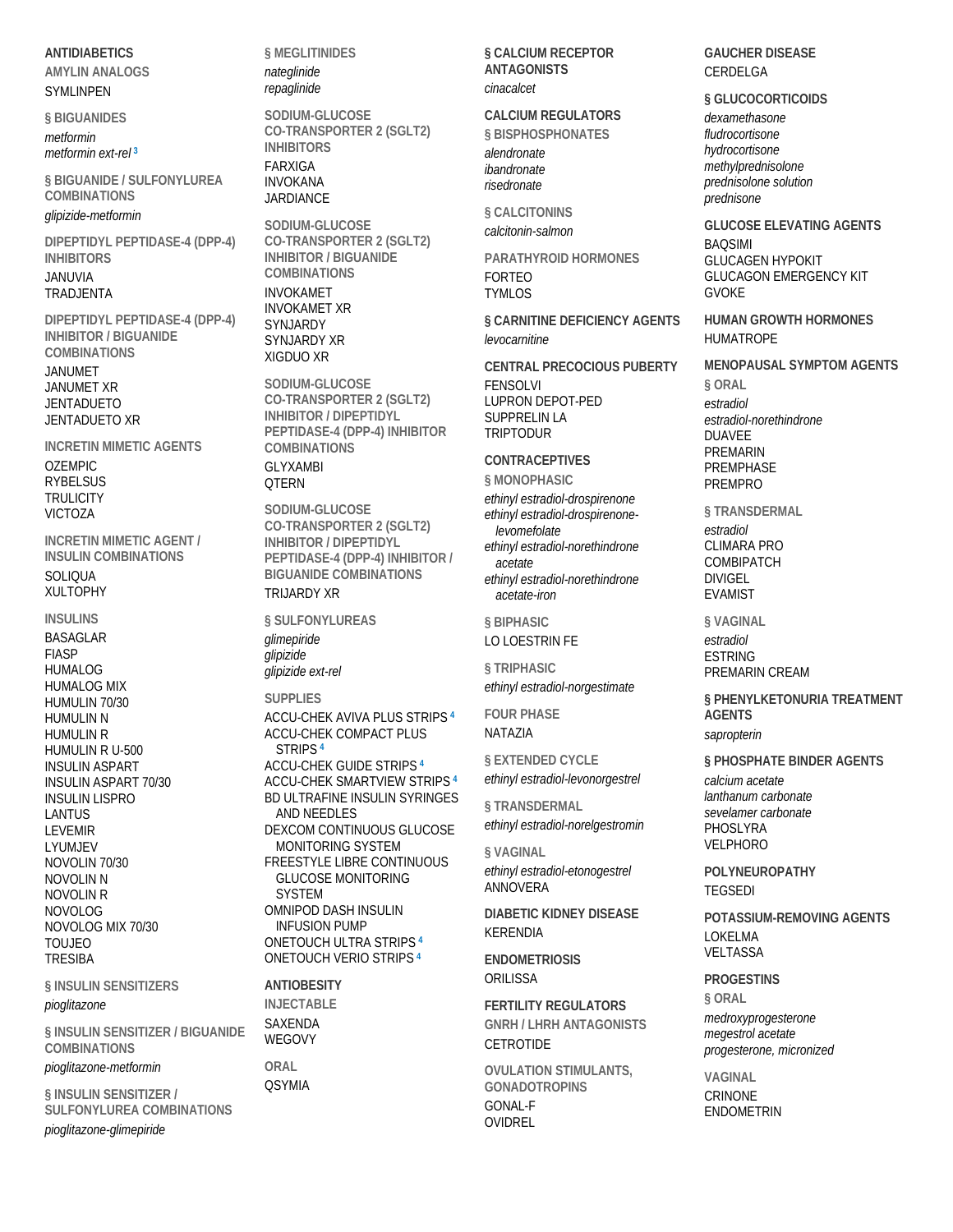# § SELECTIVE ESTROGEN **RECEPTOR MODULATORS**

raloxifene **OSPHENA** 

§ THYROID SUPPLEMENTS levothyroxine liothyronine SYNTHROID

**UTERINE FIBROIDS MYFFMBRFF** ORIAHNN

#### **GASTROINTESTINAL**

§ ANTIDIARRHEALS diphenoxylate-atropine loperamide

#### § ANTIEMETICS

aprepitant doxylamine-pyridoxine delayed-rel dronabinol granisetron meclizine metoclopramide ondansetron prochlorperazine promethazine scopolamine transdermal trimethobenzamide **SANCUSO VARIJRI** 

§ ANTISPASMODICS

dicyclomine

§ H<sub>2</sub> RECEPTOR ANTAGONISTS famotidine

**INFLAMMATORY BOWEL DISEASE** § ORAL AGENTS balsalazide budesonide capsule budesonide ext-rel mesalamine delaved-rel mesalamine ext-rel sulfasalazine sulfasalazine delayed-rel **PENTASA** 

#### **§ RECTAL AGENTS**

hydrocortisone enema mesalamine suppository mesalamine suspension CORTIFOAM

§ IRRITABLE BOWEL SYNDROME

alosetron lubiprostone **I INZESS VIBER7I** 

# § LAXATIVES

lactulose solution peg 3350-electrolytes **SUPREP** 

#### OPIOID-INDUCED CONSTIPATION **MOVANTIK**

**PANCREATIC ENZYMES** CREON **VIOKACE 7FNPFP** 

§ PROTON PUMP INHIBITORS esomeprazole delayed-rel lansoprazole delayed-rel omeprazole delayed-rel pantoprazole delayed-rel **DEXILANT** 

§ STEROIDS, RECTAL PROCTOFOAM-HC

§ ULCER THERAPY COMBINATIONS PYLERA

**§ MISCELLANEOUS** sucralfate

### **GENITOURINARY**

§ BENIGN PROSTATIC **HYPERPLASIA** alfuzosin ext-rel  $d$ nyaznsin dutasteride dutasteride-tamsulosin finasteride silodosin tamsulosin terazosin

**ERECTILE DYSFUNCTION ALPROSTADIL AGENTS MUSF** 

§ PHOSPHODIESTERASE **INHIBITORS** sildenafil tadalafil

### § URINARY ANTISPASMODICS

darifenacin ext-rel oxybutynin oxybutynin ext-rel solifenacin tolterodine tolterodine ext-rel trospium trospium ext-rel MYRRETRIO **TOVIA7** 

§ MISCELLANEOUS

tiopronin

# **HEMATOLOGIC**

**ANTICOAGULANTS** § INJECTABLE enoxaparin

**§ ORAL** warfarin **ELIOUIS** 

#### **XARELTO**

§ SYNTHETIC HEPARINOID-LIKE **AGENTS** 

fondaparinux

§ CHELATING AGENTS

deferasirox deferiprone deferoxamine penicillamine triontino

**HEMATOPOIETIC GROWTH FACTORS GRANIX NEULASTA** NEULASTA ONPRO **NEUPOGEN NIVESTYM PROCRIT RETACRIT UDENYCA** ZARXIO **ZIEXTENZO** 

MISCELLANEOUS BLEEDING **DISORDERS AGENTS** NOVOSEVEN RT **SEVENFACT** 

PAROXYSMAI NOCTURNAL HEMOGLOBINURIA (PNH) AGENTS **FMPAVFII** 

§ PLATELET AGGREGATION **INHIBITORS** 

clopidogrel dipyridamole ext-rel-aspirin prasuarel **BRILINTA** 

**THROMBOCYTOPENIA AGENTS PROMACTA TAVALISSE** 

### **IMMUNOLOGIC AGENTS**

**ALLERGENIC EXTRACTS GRASTEK** ORAI AIR **RAGWITEK** 

**AUTOIMMUNE AGENTS (SELF-ADMINISTERED)** COSENTYX **FNBRFI HUMIRA KEVZARA OTEZLA RINVOQ SIMPONI** SKYRI7I STELARA SUBCUTANEOUS TAI T7 **TREMFYA** XELJANZ **XELJANZ XR** 

§ DISEASE-MODIFYING **ANTIRHEUMATIC DRUGS** (DMARDs) RASUVO

§ HEREDITARY ANGIOEDEMA icatibant **RUCONEST TAKHZYRO** 

**IMMUNOMODULATORS IMMUNE GLOBULINS CUTAOUIG** 

#### **IMMUNOSUPPRESSANTS**

**MONOCLONAL ANTIBODIES FNSPRYNG** 

**§ RAPAMYCIN DERIVATIVES** everolimus

#### **NUTRITIONAL/ SUPPLEMENTS**

§ ELECTROLYTES potassium chloride liquid

**VITAMINS AND MINERALS** § PRENATAL VITAMINS prenatal vitamins CITRANATAL

#### **RESPIRATORY**

§ ANAPHYLAXIS TREATMENT **AGENTS** epinephrine auto-injector AUVI-Q **EPIPEN FPIPEN IR** 

§ ANTICHOLINERGICS

ipratropium inhalation solution ATROVENT HFA **INCRUSE ELLIPTA SPIRIVA** YUPFI RI

**ANTICHOLINERGIC / BETA AGONIST COMBINATIONS** 

§ SHORT ACTING ipratropium-albuterol inhalation

solution

**LONG ACTING** 

ANORO FI LIPTA **BEVESPI AEROSPHERE** STIOLTO RESPIMAT

**ANTICHOLINERGIC / BETA AGONIST / STEROID INHALANT COMBINATIONS** BREZTRI AFROSPHERE **TRELEGY ELLIPTA** 

**BETA AGONISTS, INHALANTS** § SHORT ACTING albuterol inhalation solution albuterol sulfate CFC-free aerosol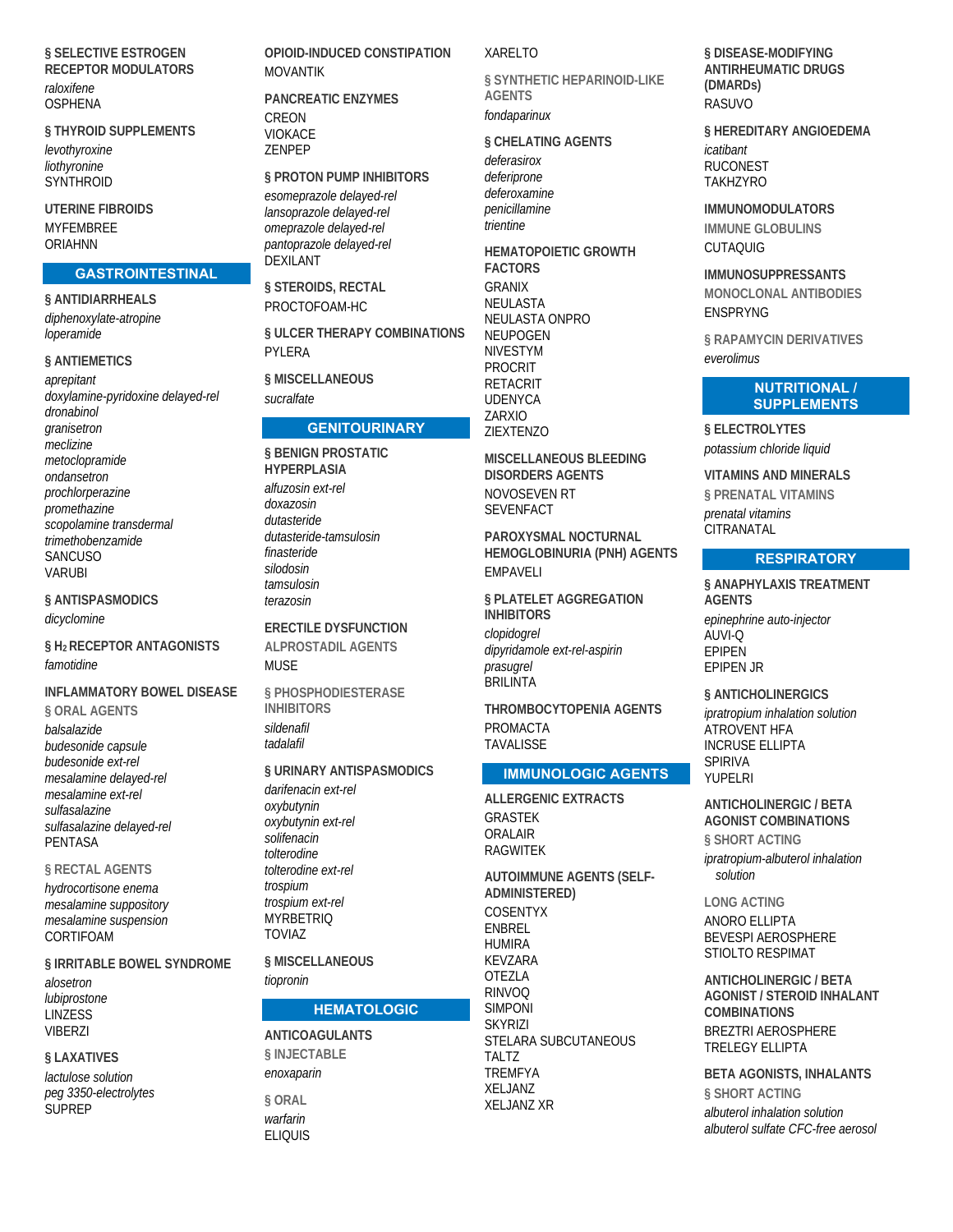levalbuterol tartrate CFC-free aerosol

**LONG ACTING Hand-held Active Inhalation SEREVENT** STRIVERDI RESPIMAT

**Nebulized Passive Inhalation PERFOROMIST** 

§ CYSTIC FIBROSIS tobramycin inhalation solution **BETHKIS KITABIS PAK TOBI PODHALER** 

#### § LEUKOTRIENE MODULATORS

montelukast zafirlukast zileuton ext-rel

#### **§ NASAL ANTIHISTAMINES**

azelastine olopatadine

§ NASAL STEROIDS / **COMBINATIONS** 

azelastine-fluticasone flunisolide fluticasone mometasone

PHOSPHODIESTERASE-4 **INHIBITORS DAI IRFSP** 

PULMONARY FIBROSIS AGENTS **ESBRIET OFFV** 

**SEVERE ASTHMA AGENTS DUPIXENT** 

**STEROID / BETA AGONIST COMBINATIONS ADVAIR DISKUS ADVAIR HFA BREO ELLIPTA SYMBICORT** 

§ STEROID INHALANTS budesonide inhalation suspension **ARNUITY ELLIPTA ASMANEX FLOVENT DISKUS FLOVENT HFA** PULMICORT FLEXHALER **QVAR REDIHALER** 

#### **TOPICAL**

**DERMATOLOGY ACNF** § Oral **ABSORICA** 

§ Topical adapalene benzoyl peroxide clindamycin gel, solution clindamycin-benzoyl peroxide erythromycin solution erythromycin-benzoyl peroxide tretinoin EPIDUO **ONEXTON TAZORAC** 

§ ACTINIC KERATOSIS fluorouracil cream 5% fluorouracil solution *imiguimod* ZYCLARA

§ ANTIBIOTICS *aentamicin* mupirocin ointment

§ ANTIFUNGALS ciclopirox

clotrimazole econazole ketoconazole luliconazole nystatin **NAFTIN** 

§ ANTIPSORIATICS acitretin calcipotriene calcipotriene-betamethasone methoxsalen **FNSTILAR** 

§ ANTISEBORRHEICS ketoconazole shampoo 2% selenium sulfide lotion 2.5%

# **ATOPIC DERMATITIS**

Injectable **DUPIXENT** 

#### § Topical

pimecrolimus tacrolimus **FUCRISA** 

#### **CORTICOSTEROIDS**

§ Low Potency desonide hydrocortisone

§ Medium Potency

hydrocortisone butyrate mometasone triamcinolone

§ High Potency desoximetasone fluocinonida

**BRYHALI** § Very High Potency

clobetasol cream, foam, gel, lotion, ointment, shampoo

halobetasol cream, ointment

§ LOCAL ANALGESICS lidocaine patch

§ ROSACEA azelaic acid gel doxycycline monohydrate delayed-rel capsule metronidazole **FINACEA FOAM SOOLANTRA** 

MOUTH / THROAT / **DENTAL AGENTS PROTECTANTS** 

**FPISII MUGARD** 

# **OPHTHALMIC**

§ ANTIALLERGICS azelastine bepotastine cromolyn sodium olopatadine LASTACAFT ZERVIATE

#### **§ ANTI-INFECTIVES**

ciprofloxacin erythromycin dentamicin levofloxacin moxifloxacin ofloxacin sulfacetamide tobramycin **BESIVANCE CILOXAN OINTMENT** 

§ ANTI-INFECTIVE / **ANTI-INFLAMMATORY COMBINATIONS** 

neomycin-polymyxin B-bacitracinhydrocortisone neomycin-polymyxin Bdexamethasone tobramycin-dexamethasone **TOBRADEX OINTMENT TOBRADEX ST** 

#### **ANTI-INFI AMMATORIES**

#### § Nonsteroidal

bromfenac diclofenac ketorolac **ACTIVAIL II FVRO NEVANAC** 

#### § Steroidal

dexamethasone difluprednate loteprednol prednisolone acetate 1% **FML FORTE** FML S.O.P.

#### MAXIDEX PRED MILD

**§ ANTIVIRALS** 

trifluridine

#### **BFTA-BI OCKFRS**

§ Nonselective timolol maleate solution **RETIMOL** 

Selective **BETOPTICS** 

**§ CARBONIC ANHYDRASE INHIBITORS** brinzolamide dorzolamide

**§ CARBONIC ANHYDRASE INHIBITOR / BETA-BLOCKER COMBINATIONS** 

dorzolamide-timolol

**CARBONIC ANHYDRASE INHIBITOR /** SYMPATHOMIMETIC COMBINATIONS **SIMBRINZA** 

**DRY EYE DISEASE RESTASIS XIIDRA** 

§ PROSTAGLANDINS latanoprost travoprost LUMIGAN **ZIOPTAN** 

**RHO KINASE INHIBITORS RHOPRESSA** 

RHO KINASE INHIBITOR / PROSTAGLANDIN COMBINATIONS ROCKI ATAN

§ SYMPATHOMIMETICS brimonidine **ALPHAGAN P** 

SYMPATHOMIMETIC / BETA-**BLOCKER COMBINATIONS** COMBIGAN

OTIC. § ANTI-INFECTIVES acetic acid ofloxacin otic

§ ANTI-INFECTIVE / **ANTI-INFLAMMATORY** 

**COMBINATIONS** ciprofloxacin-dexamethasone neomycin-polymyxin B-hydrocortisone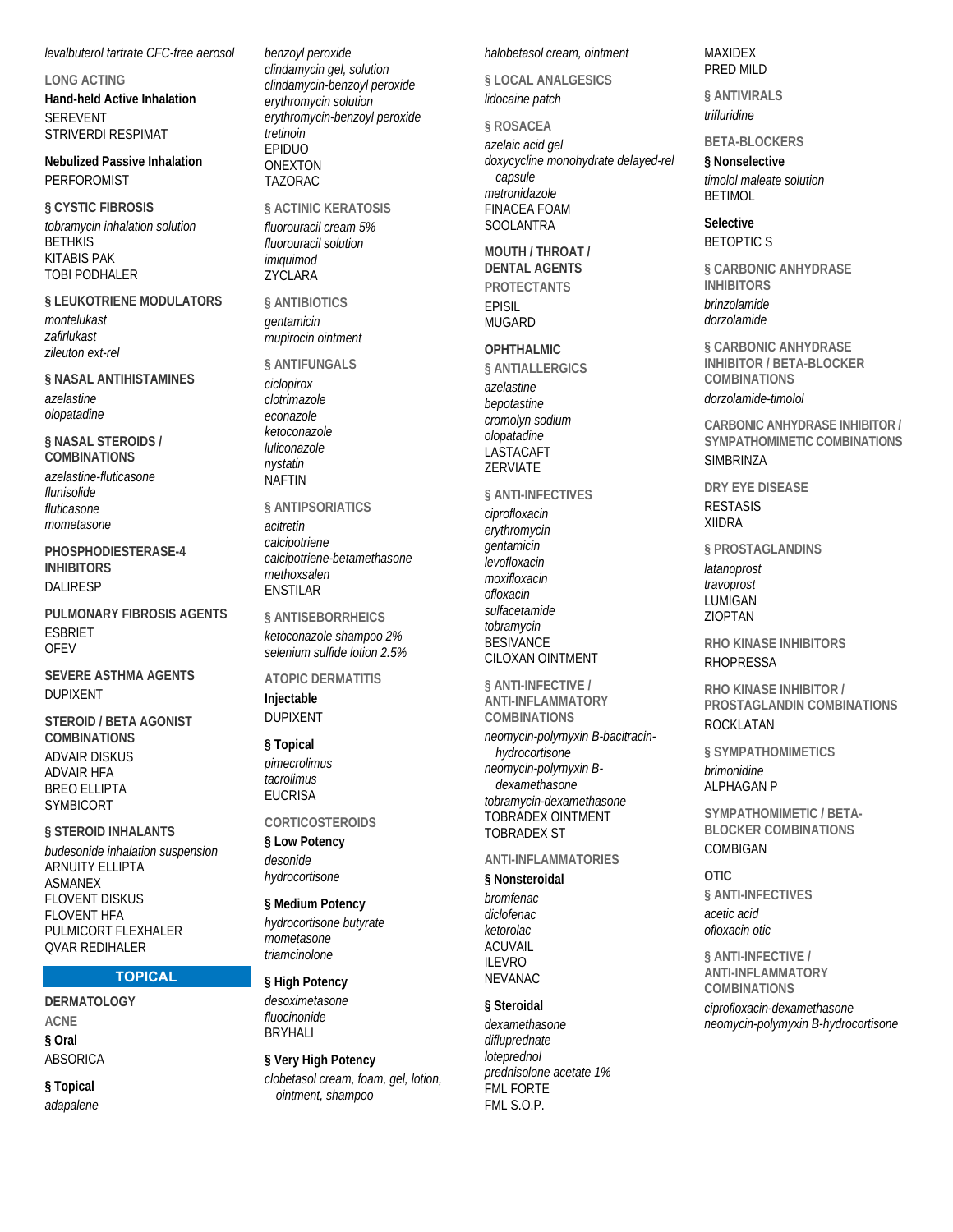# QUICK REFERENCE DRUG LIST

#### A

abacavir abacavir-lamivudine **ABILIFY MAINTENA** abiraterone **ABSORICA** ACCU-CHEK AVIVA PLUS STRIPS 4 **ACCU-CHEK COMPACT PLUS** STRIPS<sup>4</sup> **ACCU-CHEK GUIDE STRIPS 4 ACCU-CHEK SMARTVIEW STRIPS** acetic acid acitretin **ACUVAIL** acyclovir capsule, tablet adapalene **ADEMPAS ADVAIR DISKUS ADVAIR HFA AFINITOR DISPERZ AIMOVIG AJOVY** albuterol inhalation solution albuterol sulfate CFC-free aerosol **ALECENSA** alendronate alfuzosin ext-rel aliskiren allopurinol alosetron **ALPHAGAN P** alprazolam ALUNBRIG amantadine ambrisentan amiloride amlodipine amlodipine-atorvastatin amlodipine-olmesartan amlodipine-telmisartan amlodipine-valsartan amlodipine-valsartanhydrochlorothiazide amoxicillin amoxicillin-clavulanate amphetamine-dextroamphetamine mixed salts amphetamine-dextroamphetamine mixed salts ext-rel ANDRODERM **ANNOVERA** ANORO ELLIPTA aprepitant aripiprazole ARISTADA armodafinil **ARNUITY ELLIPTA** 

**ASMANEX** 

atazanavir

atomoxetine

atorvastatin

**AUBAGIO** 

**ATROVENT HFA** 

atenolol

**AUSTEDO** AUVI-O **AVASTIN AVONEX** azelaic acid gel azelastine azelastine-fluticasone azithromycin

#### **B**

balsalazide **BAQSIMI BASAGLAR** BD ULTRAFINE INSULIN SYRINGES AND NEEDLES **BELBUCA BELSOMRA** benzoyl peroxide bepotastine **BESIVANCE BETASERON BETHKIS BETIMOL BETOPTIC S BEVESPI AEROSPHERE** bicalutamide **RIDIL BIKTARVY** hosentan **BOSULIF BREO ELLIPTA BREZTRI AEROSPHERE BRILINTA brimonidine** brinzolamide **bromfenac BRUKINSA BRYHALI** budesonide capsule budesonide ext-rel budesonide inhalation suspension **BUNAVAIL** buprenorphine transdermal buprenorphine-naloxone sublingual bupropion bupropion ext-rel

#### $\overline{c}$

CABOMETYX calcipotriene calcipotriene-betamethasone calcitonin-salmon calcium acetate CALQUENCE candesartan candesartan-hydrochlorothiazide carbamazepine carbamazepine ext-rel carbidopa-levodopa carbidopa-levodopa ext-rel carbidopa-levodopa-entacapone carvedilol carvedilol phosphate ext-rel cefdinir cefprozil

cefuroxime axetil celecoxib cephalexin CERDELGA **CETROTIDE** cholestvramine ciclopirox CILOXAN OINTMENT **CIMDUO** cinacalcet ciprofloxacin ciprofloxacin-dexamethasone citalopram CITRANATAL clarithromvcin clarithromycin ext-rel **CLIMARA PRO** clindamycin clindamycin gel, solution clindamycin-benzoyl peroxide  $clobazam$ clobetasol cream, foam, gel, lotion, ointment, shampoo clonazepam clopidogrel clotrimazole clozapine codeine-acetaminophen colchicine colesevelam COMBIGAN **COMBIPATCH** COPAXONE **COPIKTRA** CORLANOR CORTIFOAM **COSENTYX** CREON **CRINONE** cromolyn sodium

#### D

**CUTAQUIG** 

cyclobenzaprine

**DALIRESP** darifenacin ext-rel deferasirox deferiprone deferoxamine **DESCOVY** desonide desoximetasone desvenlafaxine ext-rel dexamethasone DEXCOM CONTINUOUS GLUCOSE **MONITORING SYSTEM DEXILANT** dexmethylphenidate ext-rel diazepam diazepam rectal gel diclofenac diclofenac sodium diclofenac sodium gel 1% diclofenac sodium solution diclofenac sodium-misoprostol dicloxacillin

dicyclomine **DIFICID** difluprednate digoxin diltiazem ext-rel dimethyl fumarate delayed-rel diphenoxylate-atropine dipyridamole ext-rel-aspirin disopyramide divalproex sodium divalproex sodium ext-rel DIVIGEL donepezil dorzolamide dorzolamide-timolol **DOVATO** doxazosin doxepin doxycycline hyclate doxycycline monohydrate delayed-rel capsule doxylamine-pyridoxine delayed-rel  $d$ ronabinol **DUAVEE** duloxetine **DUPIXENT DUROLANE** dutasteride dutasteride-tamsulosin

### Ė

econazole efavirenz-emtricitabine-tenofovir disoproxil fumarate efavirenz-lamivudine-tenofovir disoproxil fumarate eletriptan **ELIQUIS EMGALITY EMPAVELI** emtricitabine-tenofovir disoproxil fumarate **EMVERM** enalapril ENBREL ENDOMETRIN enoxaparin **ENSPRYNG ENSTILAR** entacapone entecavir **ENTRESTO EPCLUSA EPIDUO** epinephrine auto-injector **EPIPEN EPIPEN JR EPISIL** ergotamine-caffeine ERIVEDGE ERLEADA erlotinib erythromycin erythromycin solution erythromycin-benzoyl peroxide erythromycins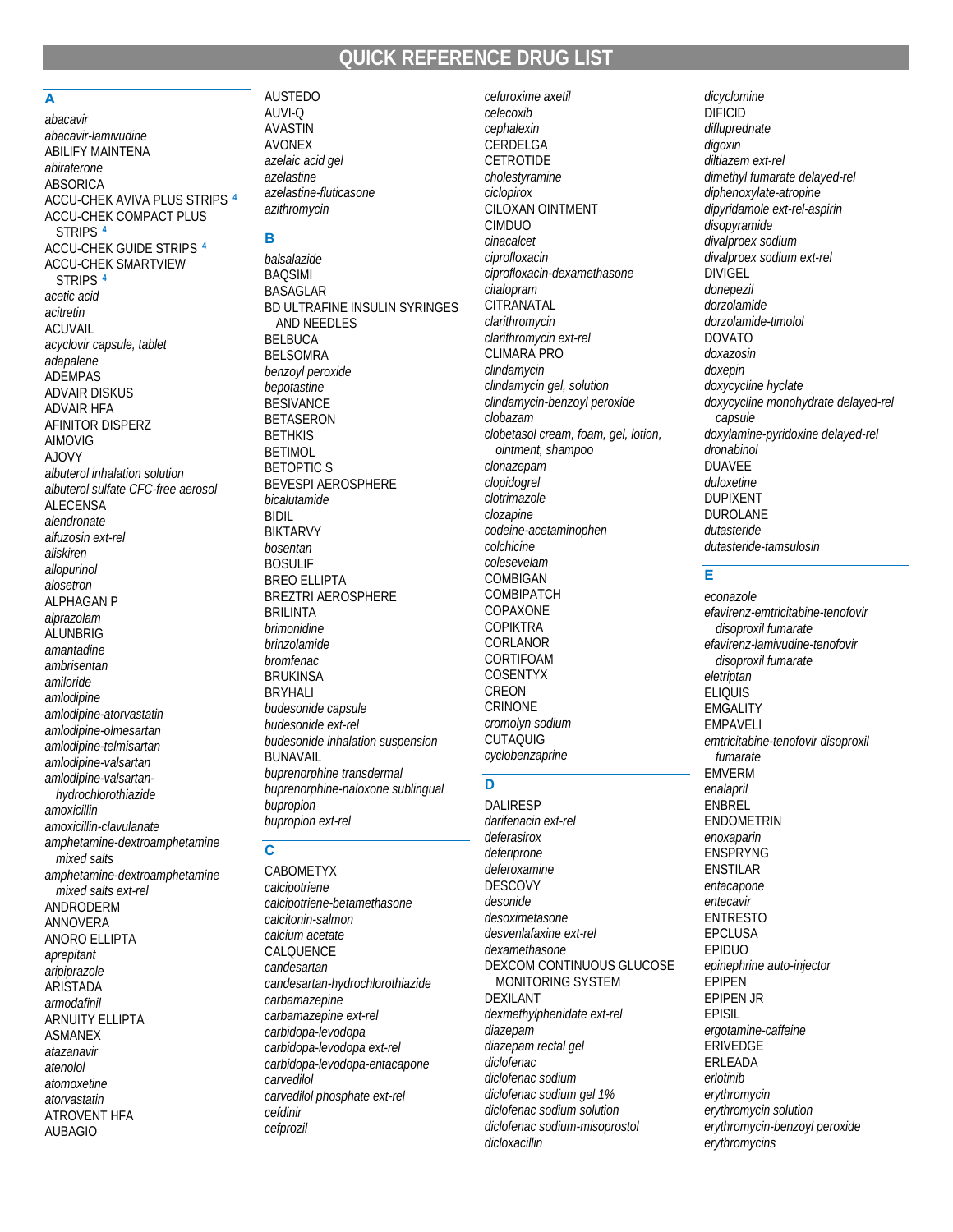#### **ESBRIET**

escitalopram esomeprazole delayed-rel estradiol estradiol-norethindrone **FSTRING** eszopiclone ethinyl estradiol-drospirenone ethinyl estradiol-drospirenonelevomefolate ethinyl estradiol-etonogestrel ethinyl estradiol-levonorgestrel ethinyl estradiol-norelgestromin ethinyl estradiol-norethindrone acetate ethinyl estradiol-norethindrone acetate-iron ethinyl estradiol-norgestimate ethosuximide **EUCRISA EUFLEXXA EVAMIST** everolimus everolimus **EVOTAZ** ezetimibe ezetimibe-simvastatin

### F

famotidine **FARXIGA** fenofibrate fenofibric acid delayed-rel **FENSOLVI** fentanyl transdermal fentanyl transmucosal lozenge **FETZIMA FIASP FINACEA FOAM** finasteride **FLOVENT DISKUS FLOVENT HFA** fluconazole fludrocortisone flunisolide fluocinonide fluorouracil cream 5% fluorouracil solution fluoxetine fluticasone fluvastatin **FML FORTE** FML S.O.P. fondaparinux **FORTEO** fosinopril fosinopril-hydrochlorothiazide **FREESTYLE LIBRE CONTINUOUS GLUCOSE MONITORING SYSTEM** furosemide **FYCOMPA** 

### Ġ

gabapentin galantamine galantamine ext-rel gentamicin

#### **GENVOYA GILENYA** glatiramer glimepiride glipizide glipizide ext-rel glipizide-metformin **GLUCAGEN HYPOKIT GLUCAGON EMERGENCY KIT GLYXAMBI GONAL-F GRALISE** aranisetron **GRANIX GRASTEK** quanfacine ext-rel **GVOKE**

# н

halobetasol cream, ointment **HARVONI HFR7UMA** HUMALOG HUMALOG MIX **HUMATROPE HUMIRA** HUMULIN 70/30 **HUMULIN N HUMULIN R** HUMULIN R U-500 hydrochlorothiazide hydrocodone ext-rel hydrocodone-acetaminophen hydrocortisone hydrocortisone butyrate hydrocortisone enema hydromorphone hydromorphone ext-rel

ibandronate **IBRANCE** ibuprofen icatibant **ILEVRO** imatinib mesylate **IMBRUVICA** imiquimod **INBRIJA INCRUSE ELLIPTA INGREZZA INSULIN ASPART INSULIN ASPART 70/30 INSULIN LISPRO INVOKAMET INVOKAMET XR INVOKANA** ipratropium inhalation solution ipratropium-albuterol inhalation solution irhesartan irbesartan-hydrochlorothiazide **IRESSA ISENTRESS** isosorbide dinitrate isosorbide mononitrate *itraconazole* ivermectin

#### $\mathbf{J}$

**JANUMET JANUMET XR JANUVIA JARDIANCE JENTADUETO** JENTADUETO XR

# K

**KANJINTI KERENDIA KESIMPTA** ketoconazole ketoconazole shampoo 2% ketorolac **KEVZARA KISOALL** KISQALI FEMARA CO-PACK **KITABIS PAK KOSELUGO** 

#### T.

lactulose solution *lamivudine* lamotrigine lamotrigine ext-rel lansoprazole delayed-rel lanthanum carbonate **LANTUS** LASTACAFT latanoprost **LATUDA** levalbuterol tartrate CFC-free aerosol **LEVEMIR** levetiracetam levetiracetam ext-rel levocarnitine levofloxacin levothvroxine lidocaine patch linezolid **LINZESS** liothyronine lisinopril lisinopril-hydrochlorothiazide **LO LOESTRIN FF LOKELMA** LONSURF loperamide lorazepam losartan losartan-hydrochlorothiazide loteprednol lovastatin lubiprostone luliconazole LUMIGAN **LUPRON DEPOT-PED** LYNPARZA LYUMJEV

#### M

**MAXIDEX MAYZENT** meclizine medroxyprogesterone megestrol acetate meloxicam

memantine mesalamine delayed-rel mesalamine ext-rel mesalamine suppository mesalamine suspension metformin metformin ext-rel<sup>3</sup> methadone methoxsalen methylphenidate methylphenidate ext-rel methylprednisolone metoclopramide metolazone metoprolol succinate ext-rel metoprolol tartrate metronidazole minocycline mirtazapine modafinil mometasone montelukast morphine morphine ext-rel **MOVANTIK** moxifloxacin **MUGARD MULTAO** mupirocin ointment **MUSE MVASI MYDAYIS MYFEMBREE MYRBETRIQ** 

#### N

nadolol **NAFTIN** naloxone injection **NAMZARIC** naproxen naratriptan NARCAN NASAL SPRAY NATAZIA nateglinide **NATESTO** nehivolol neomycin-polymyxin B-bacitracinhvdrocortisone neomycin-polymyxin Bdexamethasone neomycin-polymyxin B-hydrocortisone NEULASTA NEULASTA ONPRO NEUPOGEN **NEUPRO** NFVANAC **NEXLETOL** NEXLIZET niacin ext-rel nifedipine ext-rel **NINLARO** nitrofurantoin nitroglycerin lingual spray nitroglycerin sublingual NIVESTYM **NORVIR** NOVOLIN 70/30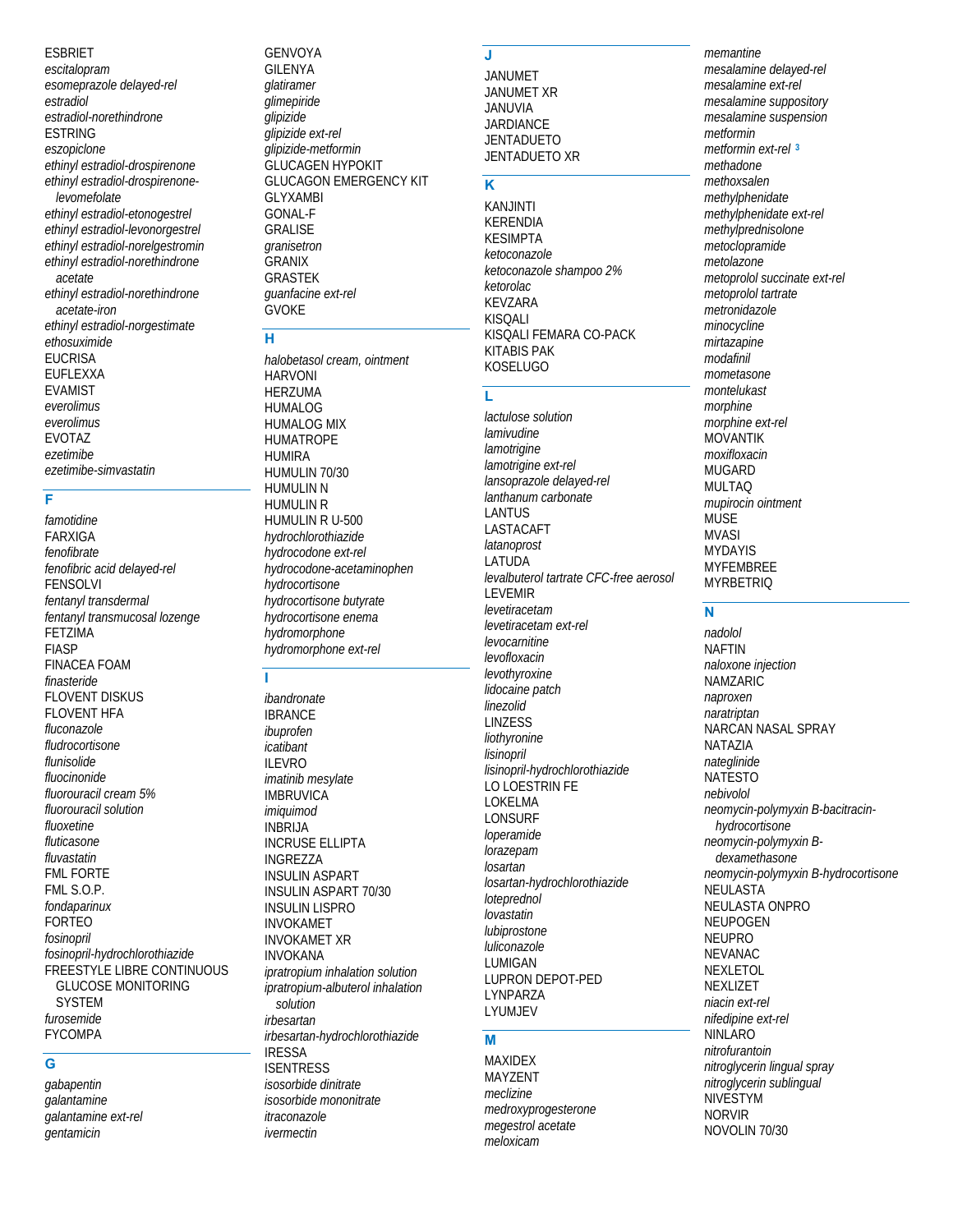**NOVOLIN N NOVOLIN R NOVOLOG** NOVOLOG MIX 70/30 NOVOSEVEN RT **NURFOA NUCYNTA NUCYNTA ER NUEDEXTA** NURTEC ODT nystatin

# $\overline{\mathsf{o}}$

**OCREVUS ODEFSEY ODOMZO OFEV** ofloxacin ofloxacin otic **OGIVRI** olanzapine olmesartan olmesartan-amlodipinehydrochlorothiazide olmesartan-hydrochlorothiazide olopatadine omega-3 acid ethyl esters omeprazole delayed-rel OMNIPOD DASH INSULIN **INFUSION PUMP** ondansetron ONETOUCH ULTRA STRIPS 4 ONETOUCH VERIO STRIPS 4 **ONEXTON ONZETRA XSAIL OPSUMIT ORALAIR** ORENITRAM **ORIAHNN ORILISSA** oseltamivir **OSPHENA OTEZLA** OVIDREL oxazepam oxcarbazepine **OXTELLAR XR** oxybutynin oxybutynin ext-rel oxycodone oxycodone-acetaminophen **OXYCONTIN OZEMPIC** 

## $\overline{\mathsf{P}}$

pantoprazole delayed-rel paroxetine HCI paroxetine HCI ext-rel paroxetine mesylate peg 3350-electrolytes penicillamine penicillin VK PENTASA **PERFOROMIST PERJETA** phenobarbital phenytoin phenytoin sodium extended

**PHESGO** PHOSLYRA pimecrolimus pindolol pioglitazone pioglitazone-glimepiride *pioglitazone-metformin* POMALYST potassium chloride liquid PRALUENT pramipexole pramipexole ext-rel prasugrel pravastatin PRED MILD prednisolone acetate 1% prednisolone solution prednisone pregabalin pregabalin ext-rel **PREMARIN** PREMARIN CREAM PREMPHASE PREMPRO prenatal vitamins PREZCOBIX **PREZISTA** primidone probenecid prochlorperazine PROCRIT PROCTOFOAM-HC progesterone, micronized PROMACTA promethazine propranolol propranolol ext-rel PULMICORT FLEXHALER **PYI FRA** pyrimethamine

#### $\Omega$

OELBREE **OSYMIA OTFRN** quetiapine quetiapine ext-rel quinapril auinapril-hydrochlorothiazide **QVAR REDIHALER** 

# $\overline{\mathbf{R}}$

**RAGWITEK** raloxifene ramelteon ramipril ranolazine ext-rel rasagiline RASUVO **REBIF RELENZA** repaglinide **REPATHA RESTASIS RETACRIT REVLIMID RHOPRESSA RIABNI** 

ribavirin **RINVOO** risedronate risperidone RITUXAN rivastigmine rivastigmine transdermal rizatriptan **ROCKLATAN** ropinirole ropinirole ext-rel rosuvastatin **ROZLYTREK RUBRACA RUCONEST** rufinamide **RUXIENCE RYBELSUS** 

#### $\overline{\mathbf{s}}$

**RYDAPT** 

**SANCUSO** sapropterin **SAVELLA SAXENDA** scopolamine transdermal selegiline selenium sulfide lotion 2.5% **SEREVENT** sertraline sevelamer carbonate **SEVENFACT** sildenafil silodosin **SIMBRINZA SIMPONI** simvastatin **SKYRIZI** solifenacin **SOLIQUA** SOMAVERT **SOOLANTRA** sotalol **SPIRIVA** spironolactone spironolactone-hydrochlorothiazide SPRYCEL STELARA SUBCUTANEOUS STIOLTO RESPIMAT **STIVARGA STRIBILD** STRIVERDI RESPIMAT **SUBSYS** sucralfate sulfacetamide sulfamethoxazole-trimethoprim sulfasalazine sulfasalazine delaved-rel sumatriptan sunitinib **SUNOSI SUPPRELIN LA SUPRAX SUPREP** SYMBICORT **SYMLINPEN SYMTUZA** SYNJARDY

#### SYNJARDY XR **SYNTHROID**

Ŧ

tacrolimus tadalafil **TAGRISSO TAKHZYRO TALTZ** tamsulosin **TAVALISSE TAZORAC TEGSEDI TEKTURNA HCT** telmisartan telmisartan-hydrochlorothiazide **TEMIXYS** terazosin terbinafine tablet testosterone gel testosterone solution tetrabenazine tetracycline **THAI OMID** tiagabine timolol maleate solution tiopronin **TIVICAY TOBI PODHALER TOBRADEX OINTMENT TOBRADEX ST** tobramycin tobramycin inhalation solution tobramycin-dexamethasone tolterodine tolterodine ext-rel topiramate torsemide **TOUJEO TOVIAZ TRADJENTA** tramadol tramadol ext-rel travoprost **TRAZIMERA** trazodone **TRELEGY ELLIPTA TREMFYA** treprostinil **TRESIBA** tretinoin triamcinolone triamterene triamterene-hydrochlorothiazide trientine trifluridine **TRUARDY XR** trimethobenzamide **TRINTELLIX TRIPTODUR TRIUMEQ TROKENDI XR** trospium trospium ext-rel **TRULICITY TRUXIMA TYMLOS**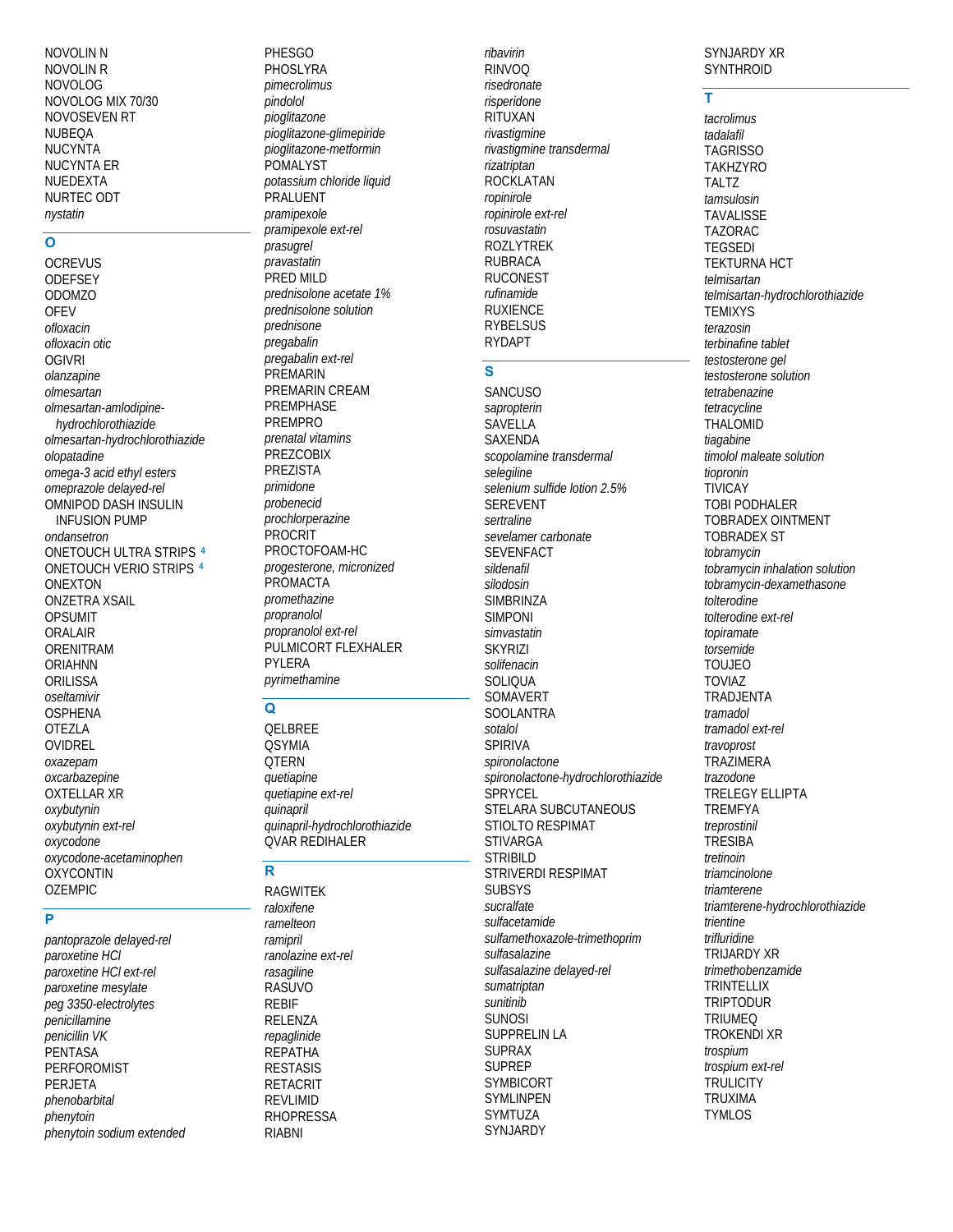| U<br><b>UBRELVY</b><br><b>UDENYCA</b><br><b>UPTRAVI</b>                                                                                                                                                                                                               | verapamil ext-rel<br><b>VERQUVO</b><br><b>VIBERZI</b><br><b>VICTOZA</b><br>vigabatrin<br><b>VIIBRYD</b><br><b>VIMPAT</b><br><b>VIOKACE</b><br><b>VISTOGARD</b><br><b>VITRAKVI</b><br>VOSEVI <sup>2</sup><br><b>VOTRIENT</b><br><b>VRAYLAR</b><br><b>VUMERITY</b><br><b>VYVANSE</b><br>W<br><b>WAKIX</b><br>warfarin<br>WEGOVY | X<br>XARELTO<br><b>XELJANZ</b><br><b>XELJANZ XR</b><br>XIFAXAN 550 MG                                                                                                        | <b>ZEJULA</b><br><b>ZEMBRACE SYMTOUCH</b><br><b>ZENPEP</b><br>ZEPOSIA<br><b>ZERVIATE</b>                                                                                                                                       |
|-----------------------------------------------------------------------------------------------------------------------------------------------------------------------------------------------------------------------------------------------------------------------|-------------------------------------------------------------------------------------------------------------------------------------------------------------------------------------------------------------------------------------------------------------------------------------------------------------------------------|------------------------------------------------------------------------------------------------------------------------------------------------------------------------------|--------------------------------------------------------------------------------------------------------------------------------------------------------------------------------------------------------------------------------|
| V<br>valacyclovir<br>valganciclovir<br>valproic acid<br>valsartan<br>valsartan-hydrochlorothiazide<br>vancomycin capsule<br><b>VARUBI</b><br><b>VASCEPA</b><br>VELCADE<br>VELPHORO<br><b>VELTASSA</b><br><b>VEMLIDY</b><br>venlafaxine<br>venlafaxine ext-rel capsule |                                                                                                                                                                                                                                                                                                                               | XIGDUO XR<br><b>XIIDRA</b><br><b>XOSPATA</b><br><b>XTAMPZA ER</b><br>XTANDI<br><b>XULTOPHY</b><br><b>XYWAV</b><br>Y<br><b>YONSA</b><br>YUPELRI<br>z<br>zafirlukast<br>ZARXIO | ZIEXTENZO<br>zileuton ext-rel<br><b>ZIOPTAN</b><br>ziprasidone<br><b>ZIRABEV</b><br>zolmitriptan<br>zolpidem<br>zolpidem ext-rel<br>zolpidem sublingual<br><b>ZOMIG NASAL SPRAY</b><br>zonisamide<br><b>ZUBSOLV</b><br>ZYCLARA |

# **Example 12 PREFERRED OPTIONS LIST**

| NON-PREFERRED DRUG(S)                            | <b>PREFERRED OPTION(S)</b> †                                                                                                                                                                                              | NON-PREFERRED DRUG(S)                        | <b>PREFERRED OPTION(S)<sup>t</sup></b>                                                                                                                                                               |
|--------------------------------------------------|---------------------------------------------------------------------------------------------------------------------------------------------------------------------------------------------------------------------------|----------------------------------------------|------------------------------------------------------------------------------------------------------------------------------------------------------------------------------------------------------|
| ABILIFY                                          | aripiprazole, clozapine, olanzapine, quetiapine,<br>quetiapine ext-rel, risperidone, ziprasidone, LATUDA,<br><b>VRAYLAR</b>                                                                                               | ATACAND, ATACAND HCT                         | candesartan, candesartan-hydrochlorothiazide, irbesartan,<br>irbesartan-hydrochlorothiazide, losartan, losartan-<br>hydrochlorothiazide, olmesartan, olmesartan-                                     |
| <b>ACTOS</b>                                     | pioglitazone                                                                                                                                                                                                              |                                              | hydrochlorothiazide, telmisartan, telmisartan-<br>hydrochlorothiazide, valsartan, valsartan-                                                                                                         |
| ADDERALL XR                                      | amphetamine-dextroamphetamine mixed salts ext-rel,<br>dexmethylphenidate ext-rel, methylphenidate ext-rel,<br>MYDAYIS, VYVANSE                                                                                            |                                              | hydrochlorothiazide                                                                                                                                                                                  |
|                                                  |                                                                                                                                                                                                                           | <b>AZELEX</b>                                | adapalene, benzoyl peroxide, clindamycin gel,<br>clindamycin solution, clindamycin-benzoyl peroxide,                                                                                                 |
| ALLISON MEDICAL INSULIN<br>SYRINGES <sup>5</sup> | BD ULTRAFINE INSULIN SYRINGES                                                                                                                                                                                             |                                              | erythromycin solution, erythromycin-benzoyl peroxide,<br>tretinoin, EPIDUO, ONEXTON, TAZORAC                                                                                                         |
| <b>ALORA</b>                                     | estradiol, DIVIGEL, EVAMIST                                                                                                                                                                                               | <b>BECONASE AO</b>                           | azelastine-fluticasone, flunisolide, fluticasone, mometasone                                                                                                                                         |
| <b>ALTOPREV</b>                                  | atorvastatin, ezetimibe-simvastatin, fluvastatin, lovastatin,                                                                                                                                                             | <b>BENSAL HP</b>                             | desonide, hydrocortisone                                                                                                                                                                             |
|                                                  | pravastatin, rosuvastatin, simvastatin                                                                                                                                                                                    | <b>BENZAC AC</b>                             | adapalene, benzoyl peroxide, clindamycin gel,<br>clindamycin solution, clindamycin-benzoyl peroxide,<br>erythromycin solution, erythromycin-benzoyl peroxide,<br>tretinoin, EPIDUO, ONEXTON, TAZORAC |
| <b>ALVESCO</b>                                   | ARNUITY ELLIPTA, ASMANEX, FLOVENT DISKUS,<br>FLOVENT HFA, PULMICORT FLEXHALER, QVAR<br>REDIHALER                                                                                                                          |                                              |                                                                                                                                                                                                      |
| <b>AMRIX</b>                                     | cyclobenzaprine                                                                                                                                                                                                           | BETAPACE, BETAPACE AF                        | sotalol                                                                                                                                                                                              |
| ANDROGEL 1%                                      | testosterone gel, testosterone solution, ANDRODERM,<br><b>NATESTO</b>                                                                                                                                                     | <b>BREEZE 2 STRIPS 6</b>                     | ACCU-CHEK AVIVA PLUS STRIPS <sup>4</sup> , ACCU-<br>CHEK COMPACT PLUS STRIPS 4, ACCU-<br>CHEK GUIDE STRIPS <sup>4</sup> , ACCU-                                                                      |
| ANGELIQ                                          | estradiol-norethindrone, PREMPHASE, PREMPRO                                                                                                                                                                               |                                              | CHEK SMARTVIEW STRIPS 4,                                                                                                                                                                             |
| <b>APEXICON E</b>                                | desoximetasone, fluocinonide, BRYHALI                                                                                                                                                                                     |                                              | ONETOUCH ULTRA STRIPS 4,<br>ONETOUCH VERIO STRIPS 4                                                                                                                                                  |
| <b>APIDRA</b>                                    | FIASP, HUMALOG, INSULIN LISPRO, NOVOLOG                                                                                                                                                                                   | <b>BYDUREON BCISE</b>                        | OZEMPIC, RYBELSUS, TRULICITY, VICTOZA                                                                                                                                                                |
| <b>ARMOUR THYROID</b>                            | levothyroxine, liothyronine, SYNTHROID                                                                                                                                                                                    | <b>BYETTA</b>                                | OZEMPIC, RYBELSUS, TRULICITY, VICTOZA                                                                                                                                                                |
| ARTHROTEC                                        | celecoxib; diclofenac sodium, ibuprofen, meloxicam or<br>naproxen WITH esomeprazole delayed-rel, lansoprazole<br>delayed-rel, omeprazole delayed-rel, pantoprazole delayed-<br>rel or DEXILANT                            | CAFERGOT                                     | eletriptan, ergotamine-caffeine, naratriptan, rizatriptan,<br>sumatriptan, zolmitriptan, NURTEC ODT, ONZETRA XSAIL,<br>UBRELVY.<br>ZEMBRACE SYMTOUCH, ZOMIG NASAL SPRAY                              |
| <b>ASACOL HD</b>                                 | balsalazide, mesalamine delayed-rel, mesalamine ext-rel,<br>sulfasalazine, sulfasalazine delayed-rel, PENTASA                                                                                                             | CARAC                                        | fluorouracil cream 5%, fluorouracil solution, imiquimod,<br>ZYCLARA                                                                                                                                  |
| <b>ASCENSIA STRIPS 6</b>                         | ACCU-CHEK AVIVA PLUS STRIPS <sup>4</sup> , ACCU-<br>CHEK COMPACT PLUS STRIPS <sup>4</sup> , ACCU-<br>CHEK GUIDE STRIPS 4, ACCU-<br>CHEK SMARTVIEW STRIPS 4,<br>ONETOUCH ULTRA STRIPS 4,<br><b>ONETOUCH VERIO STRIPS 4</b> | CARDIZEM, CARDIZEM CD,<br><b>CARDIZEM LA</b> | diltiazem ext-rel                                                                                                                                                                                    |
|                                                  |                                                                                                                                                                                                                           | CARNITOR, CARNITOR SF                        | levocarnitine                                                                                                                                                                                        |
|                                                  |                                                                                                                                                                                                                           | CLINDAGEL                                    | adapalene, benzoyl peroxide, clindamycin gel, clindamycin<br>solution, clindamycin-benzoyl peroxide, erythromycin<br>solution, erythromycin-benzoyl peroxide, tretinoin, EPIDUO,<br>ONEXTON, TAZORAC |
|                                                  |                                                                                                                                                                                                                           | <b>CLOBEX SPRAY</b>                          | clobetasol foam                                                                                                                                                                                      |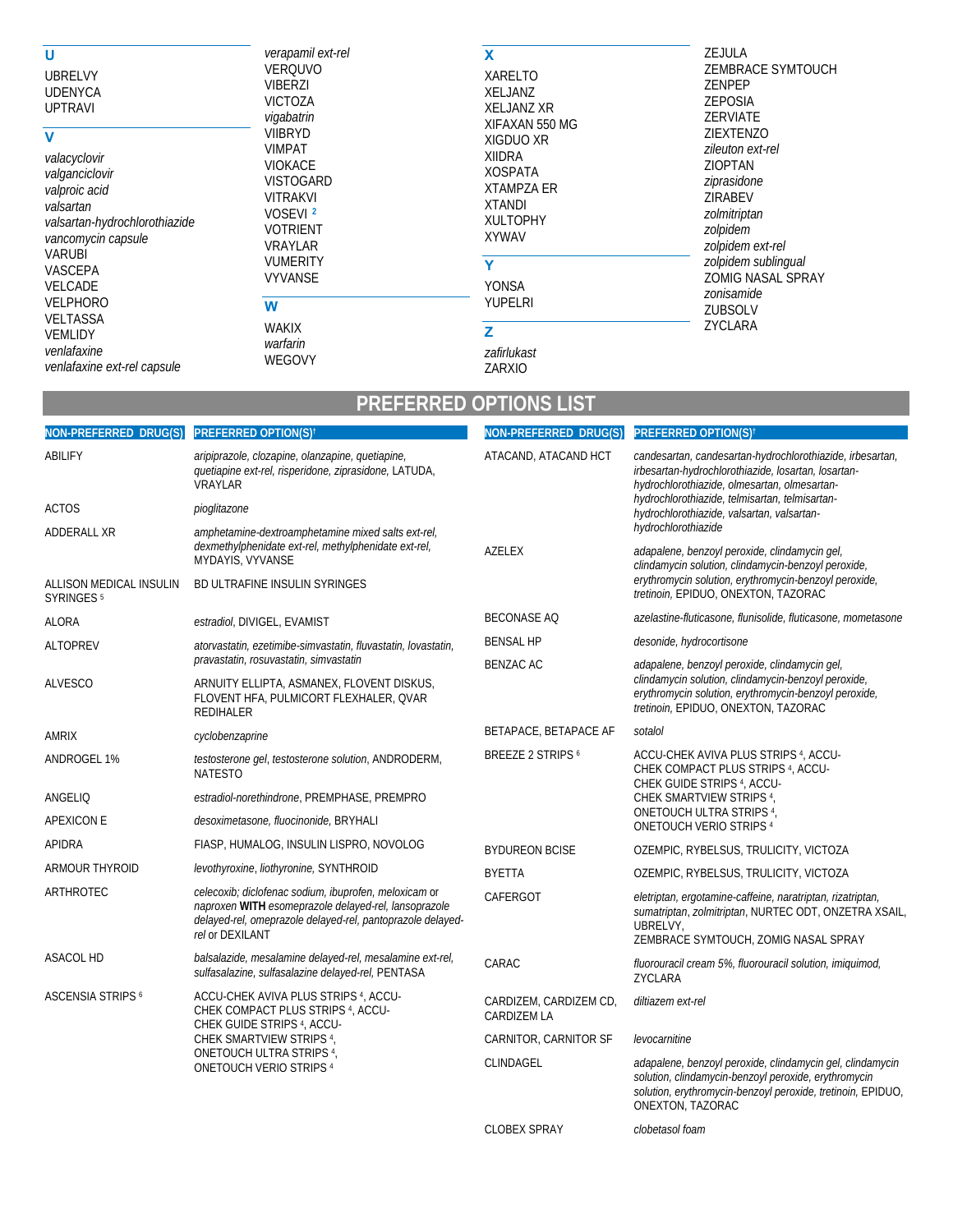| NON-PREFERRED DRUG(S)                                                                                                                                                                                                                    | PREFERRED OPTION(S) <sup>+</sup>                                                                                                                                                                                   | NON-PREFERRED DRUG(S)                | <b>PREFERRED OPTION(S)</b> †                                                                                                                                                                                                  |
|------------------------------------------------------------------------------------------------------------------------------------------------------------------------------------------------------------------------------------------|--------------------------------------------------------------------------------------------------------------------------------------------------------------------------------------------------------------------|--------------------------------------|-------------------------------------------------------------------------------------------------------------------------------------------------------------------------------------------------------------------------------|
| COLAZAL                                                                                                                                                                                                                                  | balsalazide, mesalamine delayed-rel, mesalamine ext-rel,<br>sulfasalazine, sulfasalazine delayed-rel, PENTASA                                                                                                      | <b>FORTAMET</b>                      | metformin, metformin ext-rel (except generic FORTAMET or<br>generic GLUMETZA)                                                                                                                                                 |
| <b>CONTOUR NEXT STRIPS 6</b>                                                                                                                                                                                                             | ACCU-CHEK AVIVA PLUS STRIPS 4, ACCU-<br>CHEK COMPACT PLUS STRIPS 4, ACCU-                                                                                                                                          | <b>FORTESTA</b>                      | testosterone gel, testosterone solution, ANDRODERM,<br><b>NATESTO</b>                                                                                                                                                         |
|                                                                                                                                                                                                                                          | CHEK GUIDE STRIPS 4, ACCU-<br>CHEK SMARTVIEW STRIPS 4,                                                                                                                                                             | <b>FOSAMAX PLUS D</b>                | alendronate, ibandronate, risedronate                                                                                                                                                                                         |
|                                                                                                                                                                                                                                          | ONETOUCH ULTRA STRIPS 4,<br>ONETOUCH VERIO STRIPS 4                                                                                                                                                                | FOSRENOL                             | calcium acetate, lanthanum carbonate,<br>sevelamer carbonate, PHOSLYRA, VELPHORO                                                                                                                                              |
| <b>CONTOUR STRIPS 6</b>                                                                                                                                                                                                                  | ACCU-CHEK AVIVA PLUS STRIPS <sup>4</sup> , ACCU-<br>CHEK COMPACT PLUS STRIPS <sup>4</sup> , ACCU-<br>CHEK GUIDE STRIPS 4, ACCU-<br>CHEK SMARTVIEW STRIPS 4,<br>ONETOUCH ULTRA STRIPS 4,<br>ONETOUCH VERIO STRIPS 4 | <b>FREESTYLE STRIPS</b> <sup>6</sup> | ACCU-CHEK AVIVA PLUS STRIPS <sup>4</sup> , ACCU-<br>CHEK COMPACT PLUS STRIPS <sup>4</sup> , ACCU-<br>CHEK GUIDE STRIPS <sup>4</sup> , ACCU-<br>CHEK SMARTVIEW STRIPS 4,<br>ONETOUCH ULTRA STRIPS 4<br>ONETOUCH VERIO STRIPS 4 |
| CRESTOR                                                                                                                                                                                                                                  | atorvastatin, ezetimibe-simvastatin, fluvastatin, lovastatin,<br>pravastatin, rosuvastatin, simvastatin                                                                                                            | <b>FROVA</b>                         | eletriptan, naratriptan, rizatriptan, sumatriptan, zolmitriptan,<br>NURTEC ODT, ONZETRA XSAIL, UBRELVY,                                                                                                                       |
| CYMBALTA                                                                                                                                                                                                                                 | desvenlafaxine ext-rel, duloxetine, venlafaxine,                                                                                                                                                                   |                                      | ZEMBRACE SYMTOUCH, ZOMIG NASAL SPRAY                                                                                                                                                                                          |
| <b>DELZICOL</b>                                                                                                                                                                                                                          | venlafaxine ext-rel capsule, FETZIMA<br>balsalazide, mesalamine delayed-rel, mesalamine ext-rel,<br>sulfasalazine, sulfasalazine delayed-rel, PENTASA                                                              | <b>GELNIQUE</b>                      | darifenacin ext-rel, oxybutynin ext-rel, solifenacin,<br>tolterodine, tolterodine ext-rel, trospium, trospium ext-rel,<br>MYRBETRIQ, TOVIAZ                                                                                   |
| <b>DETROL LA</b>                                                                                                                                                                                                                         | darifenacin ext-rel, oxybutynin ext-rel, solifenacin,                                                                                                                                                              | <b>GENOTROPIN</b>                    | <b>HUMATROPE</b>                                                                                                                                                                                                              |
|                                                                                                                                                                                                                                          | tolterodine, tolterodine ext-rel, trospium, trospium ext-rel,<br>MYRBETRIQ, TOVIAZ                                                                                                                                 | <b>GLEEVEC</b>                       | imatinib mesylate, BOSULIF, SPRYCEL                                                                                                                                                                                           |
| DIOVAN, DIOVAN HCT<br>hydrochlorothiazide, telmisartan, telmisartan-<br>hydrochlorothiazide                                                                                                                                              | candesartan, candesartan-hydrochlorothiazide, irbesartan,<br>irbesartan-hydrochlorothiazide, losartan, losartan-<br>hydrochlorothiazide, olmesartan, olmesartan-                                                   | <b>GLUMETZA</b>                      | metformin, metformin ext-rel (except generic FORTAMET or<br>generic GLUMETZA)                                                                                                                                                 |
|                                                                                                                                                                                                                                          |                                                                                                                                                                                                                    | <b>INDOCIN</b>                       | diclofenac sodium, ibuprofen, meloxicam, naproxen                                                                                                                                                                             |
|                                                                                                                                                                                                                                          | hydrochlorothiazide, valsartan, valsartan-                                                                                                                                                                         | <b>INNOPRAN XL</b>                   | atenolol, carvedilol, carvedilol phosphate ext-rel,<br>metoprolol succinate ext-rel, metoprolol tartrate, nadolol,<br>nebivolol, pindolol, propranolol, propranolol ext-rel                                                   |
| <b>DORAL</b>                                                                                                                                                                                                                             | doxepin, eszopiclone, ramelteon, zolpidem, zolpidem ext-<br>rel, zolpidem sublingual, BELSOMRA                                                                                                                     | <b>INTUNIV</b>                       | amphetamine-dextroamphetamine mixed salts ext-rel,<br>atomoxetine, dexmethylphenidate ext-rel, guanfacine ext-                                                                                                                |
| <b>DUTOPROL</b>                                                                                                                                                                                                                          | metoprolol succinate ext-rel WITH hydrochlorothiazide                                                                                                                                                              |                                      | rel, methylphenidate ext-rel, MYDAYIS, QELBREE,<br><b>VYVANSE</b>                                                                                                                                                             |
| <b>DYRENIUM</b>                                                                                                                                                                                                                          | amiloride, triamterene                                                                                                                                                                                             | <b>ISTALOL</b>                       | timolol maleate solution, BETIMOL, BETOPTIC S                                                                                                                                                                                 |
| EDARBI, EDARBYCLOR<br>candesartan, candesartan-hydrochlorothiazide, irbesartan,<br>irbesartan-hydrochlorothiazide, losartan, losartan-<br>hydrochlorothiazide, olmesartan, olmesartan-<br>hydrochlorothiazide, telmisartan, telmisartan- |                                                                                                                                                                                                                    | <b>JALYN</b>                         | dutasteride-tamsulosin; dutasteride or finasteride WITH<br>alfuzosin ext-rel, doxazosin, silodosin, tamsulosin or<br>terazosin                                                                                                |
|                                                                                                                                                                                                                                          | hydrochlorothiazide, valsartan, valsartan-<br>hydrochlorothiazide                                                                                                                                                  | <b>KAZANO</b>                        | JANUMET, JANUMET XR, JENTADUETO, JENTADUETO<br>XR                                                                                                                                                                             |
| EDLUAR                                                                                                                                                                                                                                   | doxepin, eszopiclone, ramelteon, zolpidem, zolpidem ext-<br>rel, zolpidem sublingual, BELSOMRA                                                                                                                     | KOMBIGLYZE XR                        | JANUMET, JANUMET XR, JENTADUETO, JENTADUETO<br>XR                                                                                                                                                                             |
| E.E.S. GRANULES                                                                                                                                                                                                                          | erythromycins                                                                                                                                                                                                      | LANOXIN TABLET (125 MCG              | digoxin                                                                                                                                                                                                                       |
| ERYPED                                                                                                                                                                                                                                   | erythromycins                                                                                                                                                                                                      | and 250 MCG only)                    |                                                                                                                                                                                                                               |
| <b>EXFORGE</b>                                                                                                                                                                                                                           | amlodipine-olmesartan, amlodipine-telmisartan, amlodipine-<br>valsartan                                                                                                                                            | <b>LESCOL XL</b>                     | atorvastatin, ezetimibe-simvastatin, fluvastatin, lovastatin,<br>pravastatin, rosuvastatin, simvastatin                                                                                                                       |
| <b>EXFORGE HCT</b>                                                                                                                                                                                                                       | amlodipine-valsartan-hydrochlorothiazide, olmesartan-<br>amlodipine-hydrochlorothiazide                                                                                                                            | <b>LIPITOR</b>                       | atorvastatin, ezetimibe-simvastatin, fluvastatin, lovastatin,<br>pravastatin, rosuvastatin, simvastatin                                                                                                                       |
| <b>EXTAVIA</b>                                                                                                                                                                                                                           | dimethyl fumarate delayed-rel, glatiramer, AUBAGIO,<br>AVONEX, BETASERON, COPAXONE, GILENYA,<br>KESIMPTA, MAYZENT, OCREVUS, REBIF, VUMERITY,<br>ZEPOSIA                                                            | LIVALO                               | atorvastatin, ezetimibe-simvastatin, fluvastatin, lovastatin,<br>pravastatin, rosuvastatin, simvastatin                                                                                                                       |
|                                                                                                                                                                                                                                          |                                                                                                                                                                                                                    | LUNESTA                              | doxepin, eszopiclone, ramelteon, zolpidem, zolpidem ext-<br>rel, zolpidem sublingual, BELSOMRA                                                                                                                                |
| <b>FANAPT</b>                                                                                                                                                                                                                            | aripiprazole, clozapine, olanzapine, quetiapine,<br>quetiapine ext-rel, risperidone, ziprasidone, LATUDA,<br>VRAYLAR                                                                                               | MACRODANTIN                          | nitrofurantoin                                                                                                                                                                                                                |
|                                                                                                                                                                                                                                          |                                                                                                                                                                                                                    | <b>MENEST</b>                        | <i>estradiol</i> , PREMARIN                                                                                                                                                                                                   |
| <b>FEMRING</b>                                                                                                                                                                                                                           | estradiol, ESTRING, PREMARIN CREAM                                                                                                                                                                                 | <b>MENOSTAR</b>                      | estradiol                                                                                                                                                                                                                     |
| <b>FIORICET CAPSULE</b>                                                                                                                                                                                                                  | diclofenac sodium, ibuprofen, naproxen                                                                                                                                                                             | MIACALCIN INJECTION                  | alendronate, calcitonin-salmon, ibandronate, risedronate,                                                                                                                                                                     |
| FML LIQUIFILM                                                                                                                                                                                                                            | dexamethasone, difluprednate, loteprednol, prednisolone<br>acetate 1%, FML FORTE, FML S.O.P., MAXIDEX, PRED<br>MILD                                                                                                |                                      | FORTEO, TYMLOS                                                                                                                                                                                                                |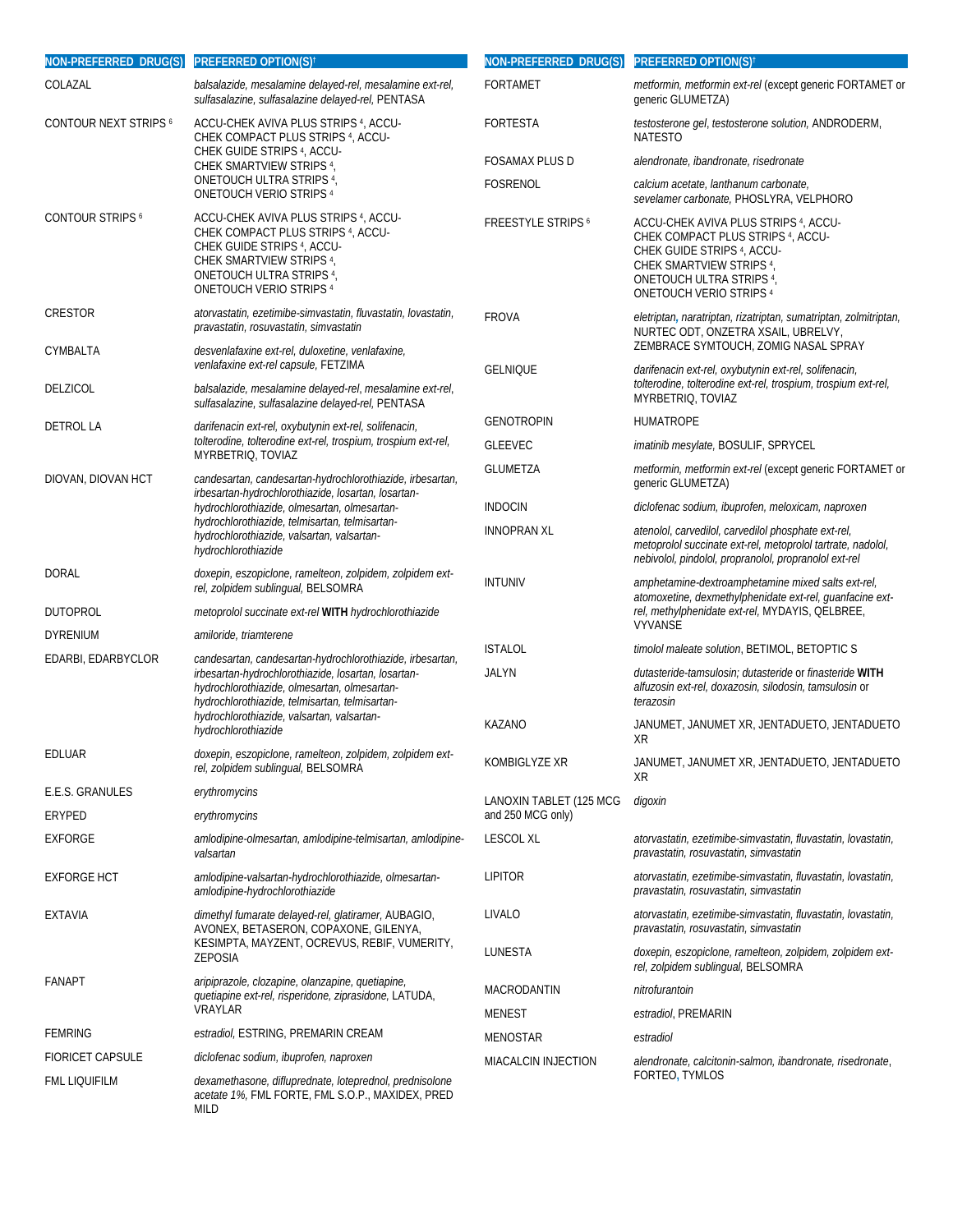| NON-PREFERRED DRUG(S)                             | <b>PREFERRED OPTION(S)</b> <sup>t</sup>                                                                                                                                                                                                                                                 | NON-PREFERRED DRUG(S)                     | <b>PREFERRED OPTION(S)</b> †                                                                                                                                                                                                  |
|---------------------------------------------------|-----------------------------------------------------------------------------------------------------------------------------------------------------------------------------------------------------------------------------------------------------------------------------------------|-------------------------------------------|-------------------------------------------------------------------------------------------------------------------------------------------------------------------------------------------------------------------------------|
| MICARDIS, MICARDIS HCT                            | candesartan, candesartan-hydrochlorothiazide, irbesartan,<br>irbesartan-hydrochlorothiazide, losartan, losartan-<br>hydrochlorothiazide, olmesartan, olmesartan-<br>hydrochlorothiazide, telmisartan, telmisartan-<br>hydrochlorothiazide, valsartan, valsartan-<br>hydrochlorothiazide | <b>PREFEST</b>                            | estradiol-norethindrone, PREMPHASE, PREMPRO                                                                                                                                                                                   |
|                                                   |                                                                                                                                                                                                                                                                                         | PRENATAL PLUS                             | prenatal vitamins, CITRANATAL                                                                                                                                                                                                 |
|                                                   |                                                                                                                                                                                                                                                                                         | PREVACID                                  | esomeprazole delayed-rel, lansoprazole delayed-rel,<br>omeprazole delayed-rel, pantoprazole delayed-rel,<br><b>DEXILANT</b>                                                                                                   |
| <b>MILLIPRED</b>                                  | dexamethasone, hydrocortisone, methylprednisolone,<br>prednisolone solution, prednisone                                                                                                                                                                                                 | <b>PROTONIX</b>                           | esomeprazole delayed-rel, lansoprazole delayed-rel,<br>omeprazole delayed-rel, pantoprazole delayed-rel,                                                                                                                      |
| NAPRELAN                                          | diclofenac sodium, ibuprofen, meloxicam, naproxen                                                                                                                                                                                                                                       |                                           | <b>DEXILANT</b>                                                                                                                                                                                                               |
| <b>NESINA</b>                                     | JANUVIA, TRADJENTA                                                                                                                                                                                                                                                                      | <b>PROTOPIC</b>                           | pimecrolimus, tacrolimus, EUCRISA                                                                                                                                                                                             |
| <b>NEXIUM</b>                                     | esomeprazole delayed-rel, lansoprazole delayed-rel,<br>omeprazole delayed-rel, pantoprazole delayed-rel,<br>DEXILANT                                                                                                                                                                    | PROVENTIL HFA                             | albuterol sulfate CFC-free aerosol, levalbuterol tartrate CFC-<br>free aerosol                                                                                                                                                |
| NILANDRON                                         | abiraterone, bicalutamide, ERLEADA, XTANDI, YONSA                                                                                                                                                                                                                                       | QNASL                                     | azelastine-fluticasone, flunisolide, fluticasone, mometasone                                                                                                                                                                  |
| <b>NITROMIST</b>                                  | nitroglycerin lingual spray, nitroglycerin sublingual                                                                                                                                                                                                                                   | RAYOS                                     | dexamethasone, hydrocortisone, methylprednisolone,<br>prednisolone solution, prednisone                                                                                                                                       |
| NORITATE                                          | azelaic acid gel, metronidazole, FINACEA FOAM,                                                                                                                                                                                                                                          | <b>RELION INSULIN</b>                     | HUMULIN INSULIN, NOVOLIN INSULIN                                                                                                                                                                                              |
|                                                   | SOOLANTRA                                                                                                                                                                                                                                                                               | <b>RELISTOR</b>                           | lubiprostone, MOVANTIK                                                                                                                                                                                                        |
| <b>NORVASC</b>                                    | amlodipine                                                                                                                                                                                                                                                                              | <b>RIOMET</b>                             | metformin, metformin ext-rel (except generic FORTAMET or                                                                                                                                                                      |
| NOVO NORDISK<br><b>NEEDLES<sup>5</sup></b>        | <b>BD ULTRAFINE NEEDLES</b>                                                                                                                                                                                                                                                             | ROZEREM                                   | generic GLUMETZA)<br>doxepin, eszopiclone, ramelteon, zolpidem,                                                                                                                                                               |
| NUTROPIN AQ                                       | <b>HUMATROPE</b>                                                                                                                                                                                                                                                                        |                                           | zolpidem ext-rel, zolpidem sublingual, BELSOMRA                                                                                                                                                                               |
| OLUX-E                                            | clobetasol foam                                                                                                                                                                                                                                                                         | SAIZEN                                    | <b>HUMATROPE</b>                                                                                                                                                                                                              |
| <b>OMNARIS</b>                                    | azelastine-fluticasone, flunisolide, fluticasone, mometasone                                                                                                                                                                                                                            | SURE-TEST STRIPS 6                        | ACCU-CHEK AVIVA PLUS STRIPS <sup>4</sup> , ACCU-<br>CHEK COMPACT PLUS STRIPS <sup>4</sup> , ACCU-<br>CHEK GUIDE STRIPS 4, ACCU-<br>CHEK SMARTVIEW STRIPS 4,<br>ONETOUCH ULTRA STRIPS 4,<br>ONETOUCH VERIO STRIPS <sup>4</sup> |
| <b>OMNITROPE</b>                                  | <b>HUMATROPE</b>                                                                                                                                                                                                                                                                        |                                           |                                                                                                                                                                                                                               |
| ONGLYZA                                           | JANUVIA, TRADJENTA                                                                                                                                                                                                                                                                      |                                           |                                                                                                                                                                                                                               |
| <b>OSENI</b>                                      | JANUMET, JANUMET XR, JENTADUETO,<br>JENTADUETO XR; JANUVIA or TRADJENTA WITH<br>pioglitazone                                                                                                                                                                                            | <b>TASIGNA</b>                            | imatinib mesylate, BOSULIF, SPRYCEL                                                                                                                                                                                           |
| <b>OWEN MUMFORD</b><br><b>NEEDLES<sup>5</sup></b> | BD ULTRAFINE NEEDLES                                                                                                                                                                                                                                                                    | <b>TESTIM</b>                             | testosterone gel, testosterone solution, ANDRODERM,<br><b>NATESTO</b>                                                                                                                                                         |
| <b>OXYTROL</b>                                    | darifenacin ext-rel, oxybutynin ext-rel, solifenacin,<br>tolterodine, tolterodine ext-rel, trospium, trospium ext-rel,                                                                                                                                                                  | <b>TOBI</b>                               | tobramycin inhalation solution, BETHKIS, KITABIS PAK,<br>TOBI PODHALER                                                                                                                                                        |
|                                                   | MYRBETRIQ, TOVIAZ                                                                                                                                                                                                                                                                       | <b>TRICOR</b>                             | fenofibrate, fenofibric acid delayed-rel                                                                                                                                                                                      |
| PANCREAZE                                         | CREON, VIOKACE, ZENPEP                                                                                                                                                                                                                                                                  | <b>TRILIPIX</b>                           | fenofibrate, fenofibric acid delayed-rel                                                                                                                                                                                      |
| PENNSAID                                          | diclofenac sodium, diclofenac sodium gel 1%,<br>diclofenac sodium solution, ibuprofen, meloxicam, naproxen                                                                                                                                                                              | TRIVIDIA INSULIN<br>SYRINGES <sup>5</sup> | BD ULTRAFINE INSULIN SYRINGES                                                                                                                                                                                                 |
| PERRIGO NEEDLES <sup>5</sup>                      | <b>BD ULTRAFINE NEEDLES</b>                                                                                                                                                                                                                                                             | <b>TRUETEST STRIPS 6</b>                  | ACCU-CHEK AVIVA PLUS STRIPS <sup>4</sup> , ACCU-<br>CHEK COMPACT PLUS STRIPS 4, ACCU-<br>CHEK GUIDE STRIPS 4, ACCU-<br>CHEK SMARTVIEW STRIPS 4,<br>ONETOUCH ULTRA STRIPS 4,<br>ONETOUCH VERIO STRIPS 4                        |
| PERTZYE                                           | CREON, VIOKACE, ZENPEP                                                                                                                                                                                                                                                                  |                                           |                                                                                                                                                                                                                               |
| PEXEVA                                            | citalopram, escitalopram, fluoxetine, paroxetine HCI,<br>paroxetine HCl ext-rel, sertraline, TRINTELLIX, VIIBRYD                                                                                                                                                                        |                                           |                                                                                                                                                                                                                               |
| PLAVIX                                            | clopidogrel, prasugrel, BRILINTA                                                                                                                                                                                                                                                        | <b>TRUETRACK STRIPS 6</b>                 | ACCU-CHEK AVIVA PLUS STRIPS 4, ACCU-<br>CHEK COMPACT PLUS STRIPS 4, ACCU-<br>CHEK GUIDE STRIPS 4, ACCU-<br>CHEK SMARTVIEW STRIPS 4,<br>ONETOUCH ULTRA STRIPS 4,<br>ONETOUCH VERIO STRIPS 4                                    |
| PLEGRIDY                                          | dimethyl fumarate delayed-rel, glatiramer, AUBAGIO,<br>AVONEX, BETASERON, COPAXONE, GILENYA,<br>KESIMPTA, MAYZENT, OCREVUS, REBIF, VUMERITY,<br>ZEPOSIA                                                                                                                                 |                                           |                                                                                                                                                                                                                               |
| PRADAXA                                           | warfarin, ELIQUIS, XARELTO                                                                                                                                                                                                                                                              | TUDORZA                                   | ATROVENT HFA, INCRUSE ELLIPTA, SPIRIVA, YUPELRI                                                                                                                                                                               |
| <b>PRECISION XTRA STRIPS 6</b>                    | ACCU-CHEK AVIVA PLUS STRIPS <sup>4</sup> , ACCU-<br>CHEK COMPACT PLUS STRIPS <sup>4</sup> , ACCU-<br>CHEK GUIDE STRIPS 4, ACCU-<br>CHEK SMARTVIEW STRIPS 4,<br>ONETOUCH ULTRA STRIPS 4,<br><b>ONETOUCH VERIO STRIPS 4</b>                                                               | ULTIMED INSULIN<br>SYRINGES <sup>5</sup>  | BD ULTRAFINE INSULIN SYRINGES                                                                                                                                                                                                 |
|                                                   |                                                                                                                                                                                                                                                                                         | ULTIMED NEEDLES <sup>5</sup>              | <b>BD ULTRAFINE NEEDLES</b>                                                                                                                                                                                                   |
|                                                   |                                                                                                                                                                                                                                                                                         | UROXATRAL                                 | alfuzosin ext-rel, doxazosin, silodosin, tamsulosin, terazosin                                                                                                                                                                |
| PRED FORTE                                        | dexamethasone, difluprednate, loteprednol, prednisolone<br>acetate 1%, FML FORTE, FML S.O.P., MAXIDEX, PRED<br>MILD                                                                                                                                                                     | <b>VALCYTE</b><br>VALTREX                 | valganciclovir<br>acyclovir capsule, acyclovir tablet, valacyclovir                                                                                                                                                           |
|                                                   |                                                                                                                                                                                                                                                                                         |                                           |                                                                                                                                                                                                                               |